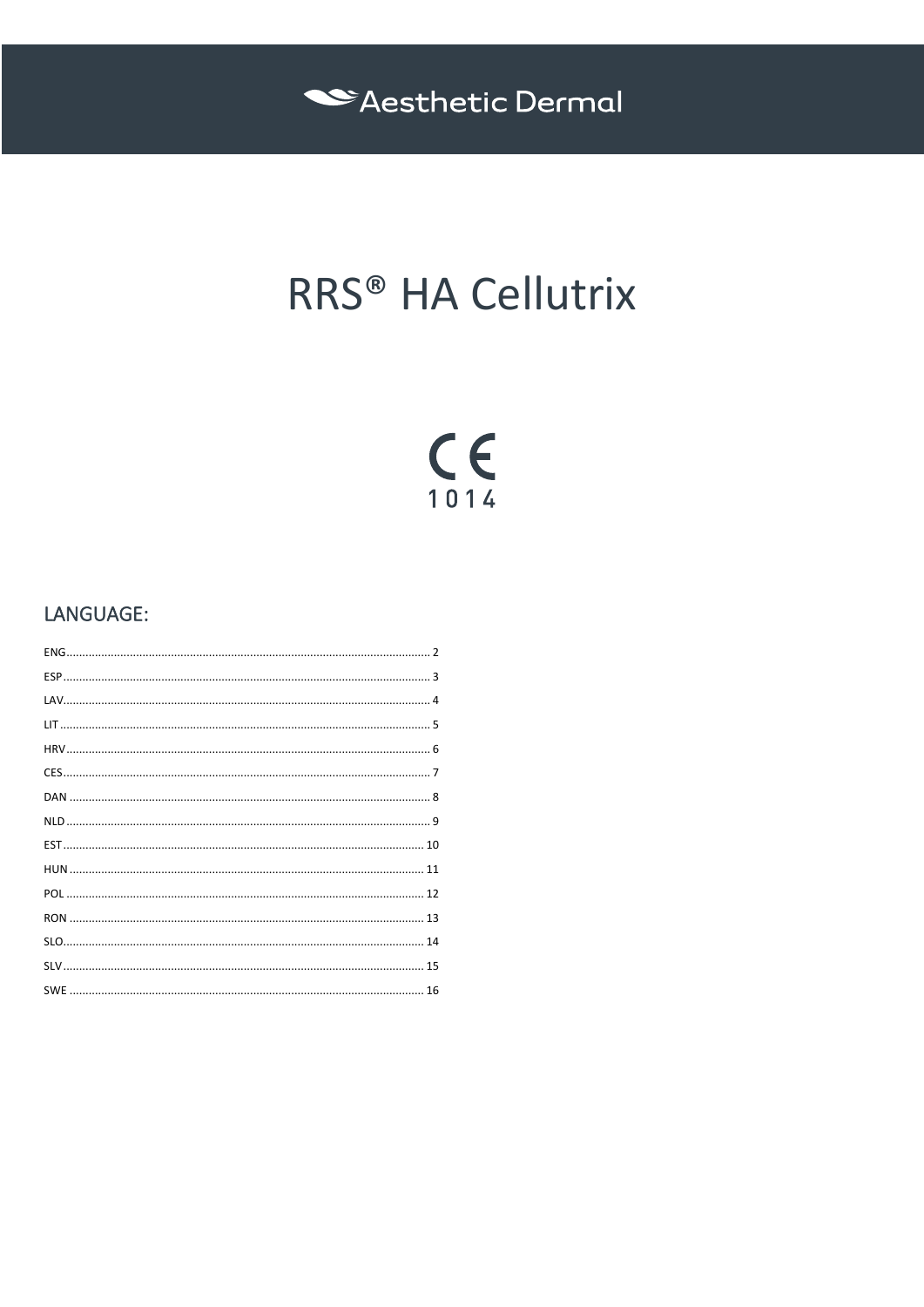# <span id="page-1-0"></span>ENG

### **DESCRIPTION**

**RRS® HA CELLUTRIX** is a sterile medical device, class III, made in conformity with Directive 93/42/EEC, intradermal implant that contains a non-cross-linked, resorbable Hyaluronic Acid associated to protective buffer that helps to prolong the effect of the dermal implant. Hyaluronic acid is from biotechnological non animal origin. A medical device only can be injected by a legally authorised physician in a legally authorised clinic.

### **PRESENTATION**

Vials containing 10 ml (0,35 Fl.oz.) - Boxes of 6 vials, 12 vials.

### **COMPOSITION**

| Sodium Hyaluronate | $5 \text{ mg} / 10 \text{ ml}$ |
|--------------------|--------------------------------|
| Protective buffer  | 175,0 mg / 10 ml               |

### **INDICATIONS**

Dermal implant for filling dermal surface irregularities associated with a protective buffer, specifically formulated for edemato-fibroscletotic panniculopathy.

### **HOW TO USE**

**RRS® HA CELLUTRIX** is injected deeply in the dermis (0.5 – 1 mm), with a 30 G needle. The physician will use the method which best suits, and among others may be with: multiple punctures, retro tracing injections, fanning outward. Automated techniques for injections like mesotherapy guns may also be used. Any injection may leave small ecchymoses points or even haematomas, mainly on patients taking acetylsalicylic acid, anti-inflammatory or taking medication delaying coagulation. Sensitive skins may benefit from the application of an anaesthetic cream prior to the treatment; said cream may cause redness or skin hypersensitivity.

**RRS® HA CELLUTRIX** can eventually be mixed with other injectable solutions, depending on the needs of the physician. In this case it is the physician's responsibility to verify the compatibility and the suitability of the products he uses.

Before implantation, the physician should inform the patient about the possibilities of side effects (pain, redness, ecchymoses, stinging sensations, swelling, local inflammation, usually disappearing in 24 hours) and check that he is healthy. **RRS® HA CELLUTRIX** must be used under appropriate aseptic conditions in an authorised clinic on healthy, disinfected, non-inflamed skin. Non aseptic use could induce infections. After the treatment, stick the traceability label on the patient's medical record. The areas usually treated are:

- Legs - Abdomen - Buttocks - Arms

**RECOMMENDATIONS FOR PATIENTS**

After the treatment and during 12 hours: avoid extreme temperatures, saunas and Hammam, direct exposure to sun or UV. Avoid to apply on skin products other than those advised by the doctor. The physician must inform the patient of possible local reactions related to the implantation of this resorbable device: redness and/or local inflammation which disappears within 12-24 hours. Slight oedema or small ecchymoses may occur, which usually disappear within 24 or 48 hours. Should any inflammatory reaction or any other side effect has not disappeared within a week, the patient must inform the clinician about it immediately. The doctor will treat the patient via appropriate treatment adapted to the problem.

The doctor is requested to report any notable side effect related to the **RRS® HA CELLUTRIX** to **Skin Tech Pharma Group SL.** through the website www.skintechpharmagroup.com, by e-mail at **info@skintechpharmagroup.com** or by post.

### **CONTRAINDICATIONS**

Allergy to any of the ingredients. Patients presenting any skin alteration, skin disease, infections or sequelae of streptococcal infections. Patients taking immunosuppressants, undergoing cortical therapy, with autoimmune disease history, patients with uncompensated diabetes, acute joint rheumatics, repetitive angina, and endocarditis. No studies are available for use during pregnancy and breastfeeding or in case of treatment on children or minors under 18.

### **PRECAUTIONS**

In case of allergic risk, a test should be done before the first injection. The test results must be attached to the patient's medical record. Do not re-use a vial once opened. Do not use if the external protecting package has been seriously damaged or if you see some liquid inside of the box. Do not re-use or re-sterilize the unused leftover product; throw the leftover product away; throw the needle and the vial into specific containers.

Inform the patients under anticoagulant treatment about the risk of ecchymoses or haematomas due to injections. The patient should avoid taking acetylsalicylic acid or anti-inflammatory drug during the week preceding injections. Do not inject into the blood vessels, bones, tendons, muscles, ligaments or any organ different of skin.

Prior to injecting, check the expiry date of vials, syringes and needles; also check the integrity of the vial seal. Do not use a product which is expired or looks damaged.

Caution: the outside of the presentation is not sterile. Once the presentation has been opened, use immediately. Do not heat, do not frost the presentation. Inform the patient of product characteristics and possible side effects, precautions and contraindications.

There is no study available regarding cross tolerance or possible reaction between **RRS® HA CELLUTRIX** and definitive filler products, even if it is not injected in the same plane or area. Should definitive implants exist, **RRS® HA CELLUTRIX** may be used transdermically (protocol with **AD ROLL TD®** or **ExcellDerm® Pro**, without injecting). Hyaluronic acid precipitates when coming into contact with quaternary ammonium cations (such as benzalkonium chloride), therefore we do not recommend **RRS® HA CELLUTRIX** coming into contact with said product.

### **STORAGE**

Keep away from the light, store at temperature between 2 and 35 ºC. Do not freeze, do not heat.

|                       | Manufacturer / Fabricant / Fabricante:                                |
|-----------------------|-----------------------------------------------------------------------|
|                       | SKIN TECH PHARMA GROUP, S.L.                                          |
|                       | C/ Pla de l'Estany, 29                                                |
|                       | 17486 Castelló d'Empúries · Girona (SPAIN)<br>skintechpharmagroup.com |
|                       | info@skintechpharmagroup.com                                          |
|                       | Date of manufacture                                                   |
| LOT                   | Batch code                                                            |
|                       | Do not use if package is damaged                                      |
|                       | Do not reuse                                                          |
|                       | Do not restirilize                                                    |
| <b>STERILE</b>        | Sterilized using steam or dry heat                                    |
| 35 °C<br>$2^{\circ}C$ | Temperature limitation                                                |
|                       | Does not contain latex                                                |
|                       | Keep away from sunlight                                               |
|                       | Keep dry                                                              |
|                       | Notified body number                                                  |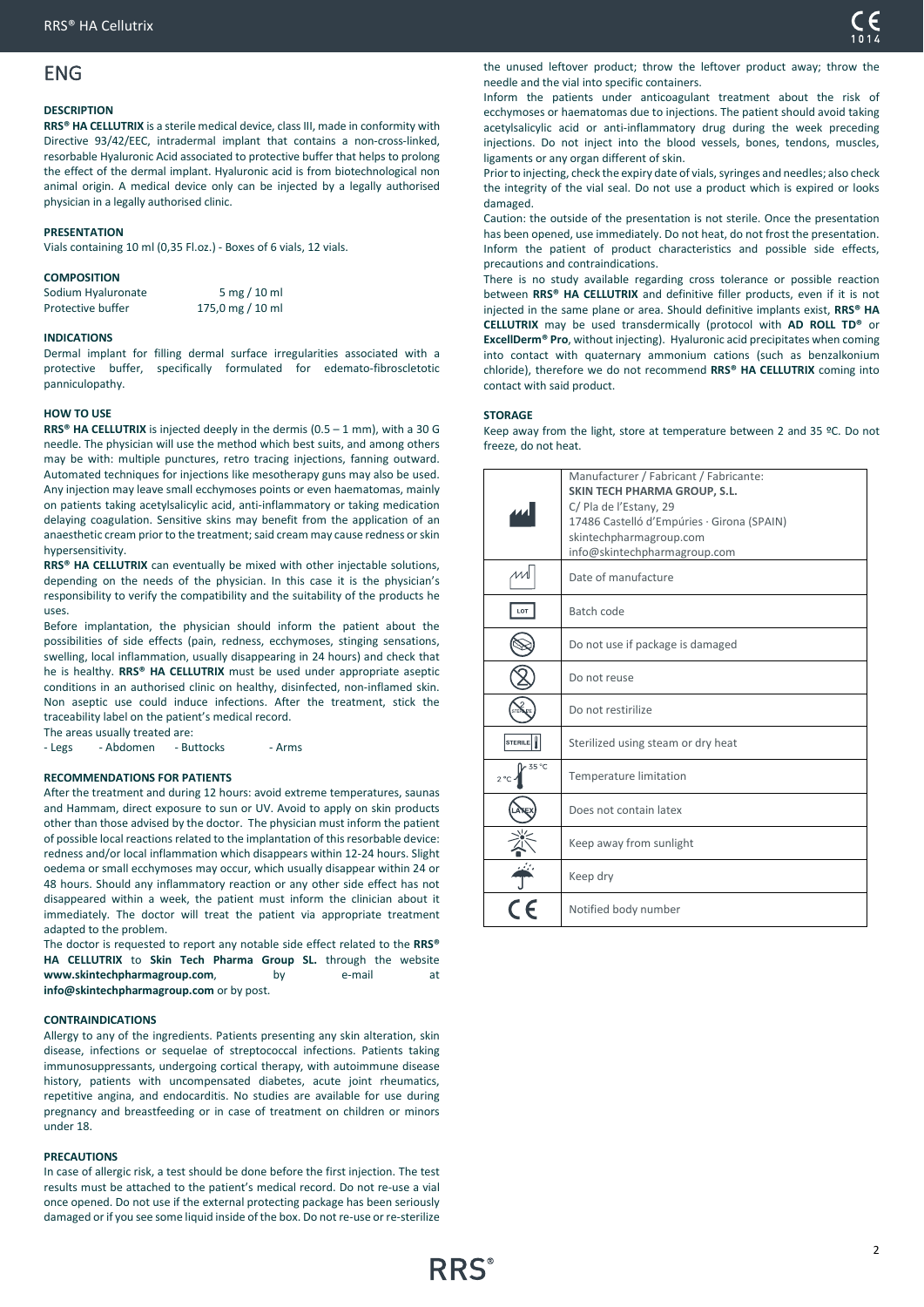# <span id="page-2-0"></span>ESP

### **DESCRIPCIÓN**

**RRS® HA CELLUTRIX** es un producto sanitario estéril clase III, fabricado según la Directiva 93/42/EEC; implante dérmico reabsorbible que contiene Ácido Hialurónico no reticulado, asociado a un buffer protector que ayuda a prolongar el efecto del implante dérmico específicamente formulada para la celulitis. El Ácido Hialurónico es de origen biotecnológico, no animal.

Un producto sanitario sólo puede ser inyectado por facultativos legalmente cualificados en una clínica autorizada legalmente.

### **PRESENTACIÓN**

Viales con 10 ml (0,35 Fl.oz.); cajas de 6 viales, 12 viales.

### **FORMULACIÓN**

| Sodio Hialuronato | $5 \text{ mg} / 10 \text{ ml}$ |
|-------------------|--------------------------------|
| Buffer protector  | 175,0 mg / 10 ml               |

### **INDICACIONES**

Implante dérmico para rellenar las irregularidades de la superficie dérmica asociadas con un buffer protector, formulado específicamente para la paniculopatía edemato-fibroscletótica

### **MODO DE EMPLEO**

**RRS® HA CELLUTRIX** se inyecta en la dermis (0.5 – 1mm), utilizando una aguja 30G. El facultativo deberá utilizar el método más apropiado, que entre otros pueden ser: inyecciones puntuales múltiples, tunelización retrógrada, en abanico. También se pueden utilizar técnicas automatizadas para inyección tales como las pistolas mesoterapéuticas.

La inyección puede dejar pequeños puntos de equimosis o hematomas, principalmente en pacientes que tomen ácido salicílico, anti-inflamatorios o alguna otra medicación que retrase la coagulación. En pieles sensibles, la aplicación de una crema anestésica antes del tratamiento puede ser conveniente; dicha crema puede causar rojeces o hipersensibilidad en la piel.

**RRS® HA CELLUTRIX** puede mezclarse eventualmente con otras soluciones inyectables, dependiendo de las necesidades. En este caso, el facultativo es el responsable de verificar la compatibilidad e idoneidad de los productos que utiliza.

Antes del implante, el facultativo debe informar al paciente sobre los posibles efectos secundarios (dolor, rojeces, equimosis, sensación de escozor, hinchazón, inflamación local, que normalmente desaparecen en 24 horas) y comprobar que el paciente esté sano. **RRS® HA CELLUTRIX** debe utilizarse en condiciones asépticas apropiadas en una clínica autorizada, en pieles saludables y no inflamadas, correctamente desinfectadas. Un uso no aséptico puede ocasionar infecciones en los puntos de entrada de la inyección. Después del tratamiento, pegar la etiqueta de trazabilidad en la historia del paciente. Las zonas que se suelen tratar son:

- Piernas - Abdomen - Nalgas - Brazos

### **RECOMENDACIONES PARA LOS PACIENTES**

After the treatment and during 12 hours: avoid extreme temperatures, saunas Tras el tratamiento y durante 12 horas: evitar temperaturas extremas, saunas y Hammam, exposición directa al sol o UV. Evitar la aplicación cutánea de cualquier producto que no haya sido recomendado por el médico. El facultativo debe informar al paciente de las posibles reacciones locales relacionadas con la implantación de este producto sanitario: rojeces y/o inflamación local que desaparecen en 12-24 horas. Pueden suceder pequeños edemas o equimosis, que usualmente desaparecen en 24 o 48 horas. En caso de reacción inflamatoria o cualquier otro efecto secundario que no desaparezca en el transcurso de una semana, el paciente debe informar de ello inmediatamente. El médico tratará al paciente mediante un tratamiento adecuado, adaptado al problema. Solicitamos al médico que informe de cualquier efecto notable relacionado **con RRS® HA CELLUTRIX a Skin Tech Pharma Group SL**., a través de la página web **www.skintechpharmagroup.co**m, por e-mail a **info@ skintechpharmagroup.com** o por vía postal.

### **CONTRAINDICACIONES**

Alergia a alguno de los ingredientes. Pacientes que presenten infecciones, alteraciones o enfermedades de la piel, o bien secuelas de infecciones de estreptococo. Pacientes que tomen inmunosupresores, bajo terapia cortical, con histórico de enfermedades autoinmunes, pacientes con diabetes descompensada, reumatismos articular agudo, angina recurrente, endocarditis. No hay estudios disponibles para el uso durante el embarazo y la lactancia o en el caso de niños o menores de 18 años.

### **PRECAUCIONES**

En caso de riesgo de alergia, debe hacerse una prueba antes de la primera inyección. Los resultados de esta prueba se adjuntaran a la historia del paciente.

No reutilizar el vial una vez abierto. No utilizar, si el embalaje protector externo presenta serios daños o si hay algún líquido dentro de la caja. No reutilizar o reesterilizar el producto sobrante; desechar el producto sobrante; desechar la aguja y el vial en los contenedores específicos. Se debe informar a los pacientes bajo tratamiento de anticoagulantes sobre el riesgo de equimosis o hematomas por el uso de las inyecciones. Evitar el contacto directo con los ojos. El paciente debe evitar tomar ácido acetilsalicílico o fármacos anti-inflamatorios durante la semana previa a las inyecciones. No inyectar en vasos sanguíneos, huesos, tendones, músculos, ligamentos o cualquier órgano que no sea la piel.

Antes de inyectar, comprobar la fecha de caducidad de los viales, jeringas y agujas, así como la integridad del precinto del vial. No utilizar un producto caducado o con aspecto dañado. Precaución: el exterior de la presentación no es estéril. Una vez abierta la presentación, utilizar inmediatamente. No calentar ni congelar la presentación.

El paciente debe ser informado de las características del producto y de sus posibles efectos secundarios, precauciones y contraindicaciones.

No hay estudios disponibles acerca de la intolerancia o posible reacción entre **RRS® HA CELLUTRIX** y otros productos de rellenado, incluso si no son inyectados en la misma zona. En caso de que existan implantes definitivos, **RRS® HA CELLUTRIX** debe ser utilizado de manera transdérmica (protocolo con **AD ROLL TD®** o **ExcellDerm® Pro**, sin inyectar). El Ácido Hialurónico precipita al entrar en contacto con cationes de amonio cuaternarios (tales como el Cloruro de Benzalconio), por lo cual no es recomendable que **RRS® HA CELLUTRIX** entre en contacto con dicho producto.

### **CONSERVACIÓN**

No exponer a la luz. Mantener a temperaturas entre 2 y 35oC. No congelar, no calentar.

|                       | Manufacturer / Fabricant / Fabricante:<br><b>SKIN TECH PHARMA GROUP, S.L.</b><br>C/ Pla de l'Estany, 29<br>17486 Castelló d'Empúries · Girona (SPAIN)<br>skintechpharmagroup.com<br>info@skintechpharmagroup.com |
|-----------------------|------------------------------------------------------------------------------------------------------------------------------------------------------------------------------------------------------------------|
|                       | Date of manufacture                                                                                                                                                                                              |
| LOT                   | Batch code                                                                                                                                                                                                       |
|                       | Do not use if package is damaged                                                                                                                                                                                 |
|                       | Do not reuse                                                                                                                                                                                                     |
|                       | Do not restirilize                                                                                                                                                                                               |
| <b>STERILE</b>        | Sterilized using steam or dry heat                                                                                                                                                                               |
| 35 °C<br>$2^{\circ}C$ | Temperature limitation                                                                                                                                                                                           |
|                       | Does not contain latex                                                                                                                                                                                           |
|                       | Keep away from sunlight                                                                                                                                                                                          |
|                       | Keep dry                                                                                                                                                                                                         |
|                       | Notified body number                                                                                                                                                                                             |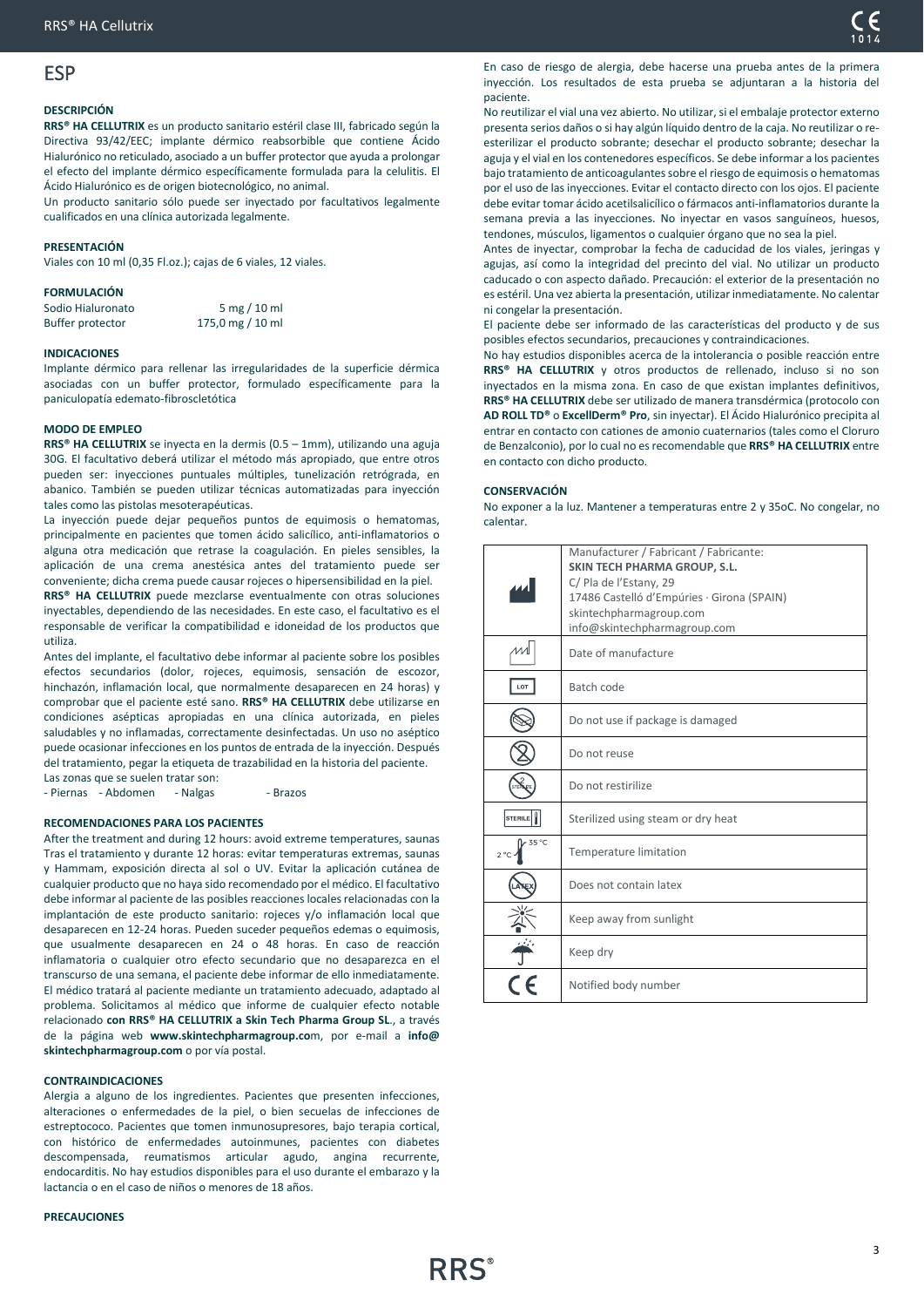# <span id="page-3-0"></span>LAV

### **APRAKSTS**

**RRS® HA CELLUTRIX** ir III klases sterila medicīniska ierīce, kas izstrādāta saskaņā ar Direktīvu 93/42/EEK; šis ir intradermāls implants, kas satur nestabilizētu, resorbējamu hialuronskābi, kas saistīta ar aizsargbuferi, lai pagarinātu dermālā implanta efektu. Hialuronskābei ir biotehnoloģiska ne-dzīvnieku izcelsme. Medicīnisko ierīci var injicēt tikai sertificēts ārsts licencētā ārstniecības iestādē.

### **ĀRĒJAIS IZSKATS UN IEPAKOJUMS**

Flakoni satur 10 mL (0,35 šķidruma unces, fl.oz.) preparāta; iepakojumos 6 flakoni, 12 flakoni.

### **SATURS**

Nātrija hialuronāts 5 mg / 10 mL Aizsargbuferis 175,0 mg / 10 mL

### **INDIKĀCIJAS**

Dermāls implants, kas saistīts ar aizsargbuferi, lai piepildītu ādas virsmas reljefa nelīdzenumus; īpaši izstrādāts ādai ar tūskainu fibrosklerotisku panikulopātiju (celulītu).

### **KĀ LIETOT**

**RRS® HA CELLUTRIX** tiek injicēts dziļi dermā (0,5 - 1 mm) ar 30 G adatu. Ārsts izmanto situācijai piemērotāko metodi, starp kurām var būt: multipunkcija, retrogrādas injekcijas, vēdekļa veidā uz ārpusi tehnika. Injekcijām var tikt lietotas arī automatizētas tehnikas kā mezoterapijas ierīces. Jebkura injekcija var atstāt mazus ekhimozus punktiņus vai pat hematomas lielākoties pacientiem, kuri lieto acetilsalicilskābes, pretiekaisuma vai preparātus, kas kavē asins koagulāciju. Jutīgas ādas gadījumā pirms ārstēšanas var palīdzēt anestezējoša krēma uzklāšana; iepriekšminētais krēms var radīt apsārtumu vai ādas hipersensitivitātes reakciju.

Atkarībā no ārsta vajadzībām **RRS® HA CELLUTRIX** var tikt samaisīts kopā ar citiem injicējamiem šķīdumiem. Šādā gadījumā tā ir ārsta atbildība apstiprināt lietoto produktu saderību un piemērotību.

Pirms procedūras ārsta pienākums ir informēt pacientu par iespējamām blakusparādībām (sāpes, apsārtums, ekhimozes, dedzinoša sajūta, pietūkums, lokāls iekaisums, kas parasti pazūd 24 stundu laikā) un pārbaudīt pacienta veselības stāvokli. **RRS® HA CELLUTRIX** lietojams tikai licencētā ārstniecības iestādē piemērotos aseptiskos apstākļos uz veselas, dezinficētas un neiekaisušas ādas. Aseptisku apstākļu nenodrošināšana var būt par pamatu infekciju attīstībai. Pēc ārstēšanas uzlīmēt izsekojamības uzlīmi pacienta medicīnas dokumentācijā.

Zonas, kas parasti tiek ārstētas:

- Kājas –Vēders –Sēžamvieta -Rokas

### **REKOMENDĀCIJAS PACIENTIEM**

Pēc ārstēšanas 12 stundas: izvairīties no ekstrēmām temperatūrām, saunas un turku pirts, tiešiem saules (UV) stariem. Izvairīties lietot uz ādas produktus, izņemot tos, kurus ieteicis ārsts. Ārstam jāinformē pacients par iespējamām lokālām reakcijām, kas saistāmas ar šīs resorbējamās medicīniskās ierīces implantāciju: apsārtums un/ vai lokāls iekaisums, kas izzūd 12-24 stundu laikā. Var tikt novērota neliela tūska vai mazas ekhimozes, kas parasti izzūd 24 vai 48 stundu laikā. Ja jebkura iekaisuma reakcija vai cita blakusparādība nav izzudusi nedēļas laikā, pacientam nekavējoties par to ir jāinformē ārsts. Šajā gadījumā ārsts pacientu ārstēs ar problēmai atbilstošu terapiju.

Par jebkuru nozīmīgu blakusparādību, kas saistāma ar **RRS® HA CELLUTRIX**, ārstam tiek pieprasīts ziņot **Skin Tech Pharma Group SL**, izmantojot mājaslapu **www.skintechpharmagroup.com**, E-pastu **info@skintechpharmagroup.com** vai pasta pakalpojumus.

### **KONTRINDIKĀCIJAS**

Alerģija pret jebkuru sastāvdaļu. Pacienti ar jebkādām ādas izmaiņām, ādas saslimšanām, infekcijām vai streptokoku infekciju sekām. Pacienti, kuri lieto imūnsupresantus, kortikosteroīdu terapiju, ar autoimūnu saslimšanu anamnēzē, nekompensētu cukura diabētu, akūtu locītavu reimatismu, atkārtojošu angīnu un endokardītu. Nav pieejami pētījumi par lietošanu grūtniecības un krūts zīdīšanas laikā vai par ārstēšanu bērniem līdz 18 gadu vecumam.

### **PIESARDZĪBA LIETOŠANĀ**

Ja ir alerģijas risks, pirms pirmās injekcijas ir veicama izmēģinājuma procedūra. Tās rezultāti ir jāpievieno pacienta medicīnas dokumentācijā. Nelietot flakonu atkārtoti, kad tas jau bijis atvērts. Nelietot, ja nopietni bojāts ārējais iepakojums vai ja tajā novērots šķidrums. Nelietot vai nesterilizēt atkārtoti neizlietoto pāri palikušo produktu; pāri palikušo produktu izmest; preparāta adatu un flakonu izmest tiem speciāli paredzētos konteineros.

Informēt pacientus, kuri saņem antikoagulantu terapiju, par ekhimožu un hematomu risku, veicot injekcijas. Nedēļu pirms injekcijām pacientam jāizvairās no acetilsalicilskābes un pretiekaisuma medikamentu lietošanas. Neveikt injekcijas asinsvados, kaulos, cīpslās, muskuļos, saitēs un citos orgānos, izņemot ādu. Pirms injekcijas veikšanas pārbaudīt flakonu, šļirču un adatu derīguma terminu; tāpat pārbaudīt flakona noslēguma viengabalainību. Nelietot, ja beidzies derīguma termiņš vai produkts izskatās bojāts. Brīdinājums: iepakojuma ārpuse nav sterila. Līdzko iepakojums ir atvērts, lietot nekavējoties. Nekarsēt, nesaldēt iepakojumu. Informēt pacientu par produkta raksturojumu, iespējamām blakusparādībām, piesardzību un kontrindikācijām.

Nav pieejami pētījumi par krustenisku toleranci vai iespējamu reakciju starp **RRS® HA CELLUTRIX** un filleru produktiem, pat ja tas nav injicēts tajā pašā plaknē vai zonā.

Pastāvīgu implantu gadījumā **RRS® HA CELLUTRIX** var tikt lietots transdermāli (AD ROLL TD® vai ExcellDerm® Pro (bez injicēšanas) protokols). Četraizvietotā amonija katjonu (piemēram, benzalkonija hlorīda) klātbūtnē hialuronskābe var veidot nogulsnes, tādēļ nav ieteicama **RRS® HA CELLUTRIX** nonākšana saskarē ar iepriekš minēto produktu.

### **UZGLABĀŠANA**

Sargāt no gaismas. Uzglabāt temperatūrā 2 – 35 oC. Nesaldēt, nekarsēt.

|                        | Manufacturer / Fabricant / Fabricante:                 |
|------------------------|--------------------------------------------------------|
|                        | SKIN TECH PHARMA GROUP, S.L.<br>C/ Pla de l'Estany, 29 |
|                        | 17486 Castelló d'Empúries · Girona (SPAIN)             |
|                        | skintechpharmagroup.com                                |
|                        | info@skintechpharmagroup.com                           |
| и                      | Date of manufacture                                    |
| LOT                    | Batch code                                             |
|                        | Do not use if package is damaged                       |
|                        | Do not reuse                                           |
|                        | Do not restirilize                                     |
| <b>STERILE</b>         | Sterilized using steam or dry heat                     |
| 35 °C<br>$2^{\circ}$ C | Temperature limitation                                 |
|                        | Does not contain latex                                 |
|                        | Keep away from sunlight                                |
|                        | Keep dry                                               |
|                        | Notified body number                                   |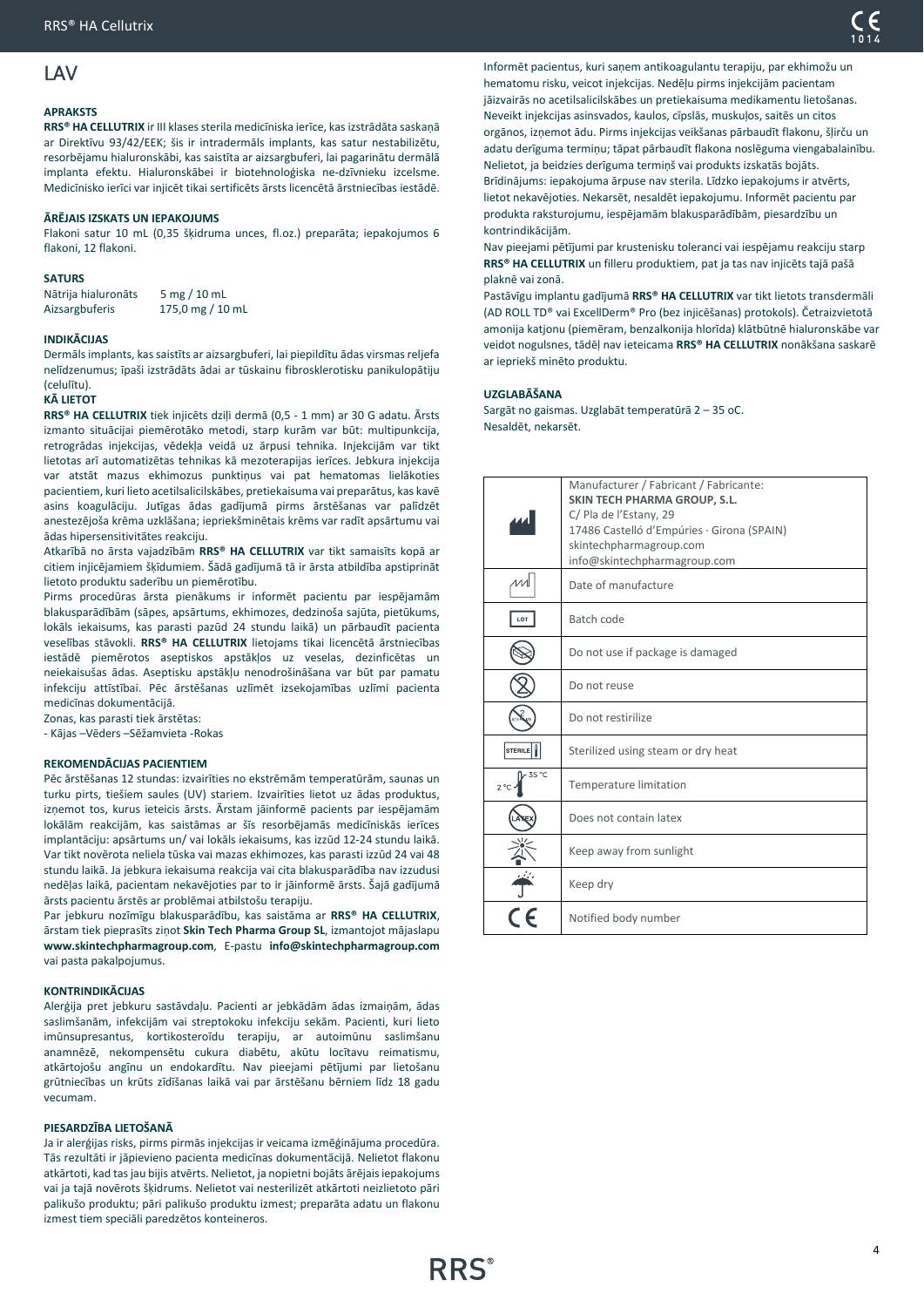# <span id="page-4-0"></span>LIT

### **APIBŪDINIMAS**

**RRS HA CELLUTRIX** sterilus medicininės paskirties preparatas, III klasės, pagamintas vadovaujantis Direktyvos 93/42/EEC, odos absorbuojamas implantas, kuris sudėtyje turi nestabilizuotos hialuroninės rūgšties ir biorevitalizacinį kompleksą, kuris specialiai sukurtas mažinti celiulitui. Nestabilizuota hialurono rūgštis, gauta naudojant biotechnologinius metodus, negyvulinės kilmės.

Preparatą injekcijoms gali naudoti tik specialistas, turintis atitinkamą medicininį išsilavinimą, vadovaujantis atitinkamomis aseptinėmis sąlygomis, dirbti tik klinikoje, kuri turi atitinkančią gydomosios medicininės įstaigos licenziją.

### **PRISTATYMAS**

Dėžutėje buteliukai po 10 ml (0,35 Fl. oz.) ; pakuotėje yra 6 buteliukai, 12 buteliukų

### **SUDĖTIS**

Natrio hialuronatas 5 mg / 10 ml Apsauginis buferis 175,0 mg / 10 ml

### **INDIKACIJOS**

Odos implantas, skirtas užpildyti odos paviršiaus nelygumus, susijusius su apsauginiu buferiu, specialiai sukurtas edemato fibrosklerozinei pannikulopatijai gydyti.

### **NAUDOJIMAS**

**RRS HA CELLUTRIX** švirkščiama giliai į dermą (0,5 - 1 mm) 30 G adata. Gydytojas parenka geriausią metodą, kuris yra tinkamiausias pacientui. Dažniausiai taikomos technikos: mikrodermalinė papula, retrogradinis, vėduoklinis metodas ir kt. taip pat galima naudoti mezoterapinį šautuvą ir kitus tam tikslui skirtus prietaisus.

Injekcijų vietuose gali atsirasti kraujosruvos, ehimozės, petehijos, daugiausia pacientams, vartojantiems acetilsalicilo rūgštį arba priešuždegiminį ar krešėjimą stabdančius vaistus.

Jautriai odai gali būti naudojamas aneztezijos kremas prieš gydymą; kremas gali sukelti paraudimą ar odos padidėjusį jautrumą.

**RRS HA CELLUTRIX** gali būti sumaišytas su kitais preparatais. Specialistas atsakingas už preparatų suderinamumą tarpusavyje. Prieš injekciją gydytojas turi informuoti savo pacientą apie šalutinį poveikį (skausmą, paraudimą, kraujosruvas, gėlimo pojūtį ir patinimą, vietinį uždegimą, kurie dažniausiai per 24 val. praeina). Atlikti alergijos testa.

**RRS HA CELLUTRIX** turi būti naudojamas atitinkamomis aseptinėmis sąlygomis, leidimą turinčioje klinikoje, sveikai ir dezinfekuotai odai. Po procedūros įklijuoti į kliento kortelę lipduką panaudoto preparato, ant kurio nurodytas preparato pavadinimas, partijos numeris ir galiojimo data.

Sritys: sėdmenims, šlaunų užpakalinei sričiai, rankoms.

### **REKOMENDACIJOS PACIENTAMS**

12 valandų po procedūros rekomenduojama: vengti staigių temperatūros pokyčių (nelankyti saunos, pirties), vengti tiesioginių saulės spindulių. Nedaryti makiažo, nenaudoti jokių kosmetikos priemonių, apart to, ką patarė specialistas. Gydytojas privalo informuoti pacientą apie galimus šalutinius poveikius susijusius su atlikta procedūra: paraudimas ir / ar uždegimas, kuris praeina per 12-24 valandas. Injekcijų vietuose gali atsirasti kraujosruvos, ehimozės, petehijos, kurios turėtų praeiti per 48 valandas. Atsiradus uždegiminei reakcijai ar bet kuriam uždegimui ir neišnykus per savaitę, pacientas turi informuoti gydytoją nedelsiant.

Gydytojams prašoma pranešti apie pastebimus šalutinius poveikius **RRS HA CELLUTRIX** atstovams **www.skintechpharmagroup.com,** el. paštu **info@skintechpharmagroup.com** arba paštu.

### **KONTRAINDIKACIJOS**

Alergija bet kuriai sudedamajai medžiagai. Pacientai, kuriems diagnozuota odos pakitimų, odos liga, infekcijos ar pasekmės po streptokokų sukeltos infekcijos. Imuninę sistemą slopinančių vaistų, kortikoidų vartojantys pacientai, praeityje sirgę autoimunine liga, sergantys nekompensuotu diabetu, ūminiu sąnarių reumatu, pasikartojančia angina ir endokarditu. Tyrimų nėščioms ar žindančioms moterims ir vaikams bei jaunesniems kaip 18 metų amžiaus paaugliams neatlikta.

- ATSARGUMO PRIEMONĖS

Alergijos rizikos atveju, rekomenduojama atlikti alergijos testą prieš pirmąsias injekcijas. Bandymų rezultatai turi būti įrašyti prie pacientų medicinos įrašų. Ampulė, buteliukai yra atidaromi tik prieš pat procedūros atlikimą. Atidarytas flakonas yra nesaugomas, panaudojamas iš karto.

Nenaudoti jeigu pažeista apsauginė išorinė pakuotės dalis.

Negalima pakartotinai naudoti preparato ar iš naujo sterilizuoti likučius; likusį nepanaudotą preparatą išmesti; adatą ir buteliuką mesti į specilizuotą konteinerį.

Būtina perspėti pacientus, kurie vartoja antikoaguliantus, kad yra didesnė rizika kraujosruvų, ehimozių atsiradimui procedūros metu. Prieš injekcijas 7 dienas, rekomenduojama nustoti vartoti acetilsalicilio rūgštį, nesteroidinius preparatus, viską suderinus su gydytoju.

Vengti, kad preparatas nepatektų į akis.

Neleisti preparato į kraujagysles, sausgysles, raumenis, ir kitus raiščius.

Prieš atliekant procedūrą, patikrinti preparato pakuotės saugumą, ar germetiškai yra uždaryta; patikrinti adatų ir preparato galiojimo laiką.

Nenaudoti preparato, kurio galiojimo laikas baigėsi arba jei jo pakuotė buvo pažeista ir pakuotė tapo nesandari.

Dėmesio: išorinė buteliuko pakuotė yra nesterili. Prepatą ištraukti reikia prieš pat jo panaudojimą. Atidarytoje pakuotėje preparatas NESAUGOMAS.

Negalima preparato šildyti ar šaldyti.

Būtina informuoti pacientą kaip veikia produktas, kokios yra charakteristikos preparato **RRS HA CELLUTRIX**, kokie gali būti šalutiniai poveikiai, informuoti apie kontraindikacijas, saugumo metodus.

Nėra mokslinių tyrimų ir duomenų apie reakcijas kai kartu naudojami fileriai su stabilizuota hialuronine rūgštimi ir implantai su nestabilizuota hialuronine rūgštimi. Tai reikia atsiminti net jei preparatai leidžiami į skirtingas zonas.

Jei pacientui ankščiau buvo atlikta procedūra su fileriais (preparatas su stabilizuota hialuronine rūgštimi), tuomet preparatą **RRS HA CELLUTRIX** galima įvesti su dermo voleliu AD ROLL TD arba su aparatu EXCELLDERM. Jei naudojamas aparatas EXCELLDERM, REKOMENDUOJAMA vengti kartu naudoti preparatus su katijonais ketvirtinio amonio (pvz., su benzalkonijchloridu), nes kai vyksta kontaktas su šia medžiaga hialuroninė rūgštis išsiskiria į nuosėdas.

### **LAIKYMAS**

Laikyti atokiau nuo šviesos, temperatūroje tarp 2-35 oC laipsnių. Negalima užšaldyti, negalima šildyti.

|                       | Manufacturer / Fabricant / Fabricante:<br><b>SKIN TECH PHARMA GROUP, S.L.</b><br>C/ Pla de l'Estany, 29<br>17486 Castelló d'Empúries · Girona (SPAIN)<br>skintechpharmagroup.com<br>info@skintechpharmagroup.com |
|-----------------------|------------------------------------------------------------------------------------------------------------------------------------------------------------------------------------------------------------------|
|                       | Date of manufacture                                                                                                                                                                                              |
| LOT                   | Batch code                                                                                                                                                                                                       |
|                       | Do not use if package is damaged                                                                                                                                                                                 |
|                       | Do not reuse                                                                                                                                                                                                     |
|                       | Do not restirilize                                                                                                                                                                                               |
| <b>STERILE</b>        | Sterilized using steam or dry heat                                                                                                                                                                               |
| 35 °C<br>$2^{\circ}C$ | Temperature limitation                                                                                                                                                                                           |
|                       | Does not contain latex                                                                                                                                                                                           |
|                       | Keep away from sunlight                                                                                                                                                                                          |
|                       | Keep dry                                                                                                                                                                                                         |
|                       | Notified body number                                                                                                                                                                                             |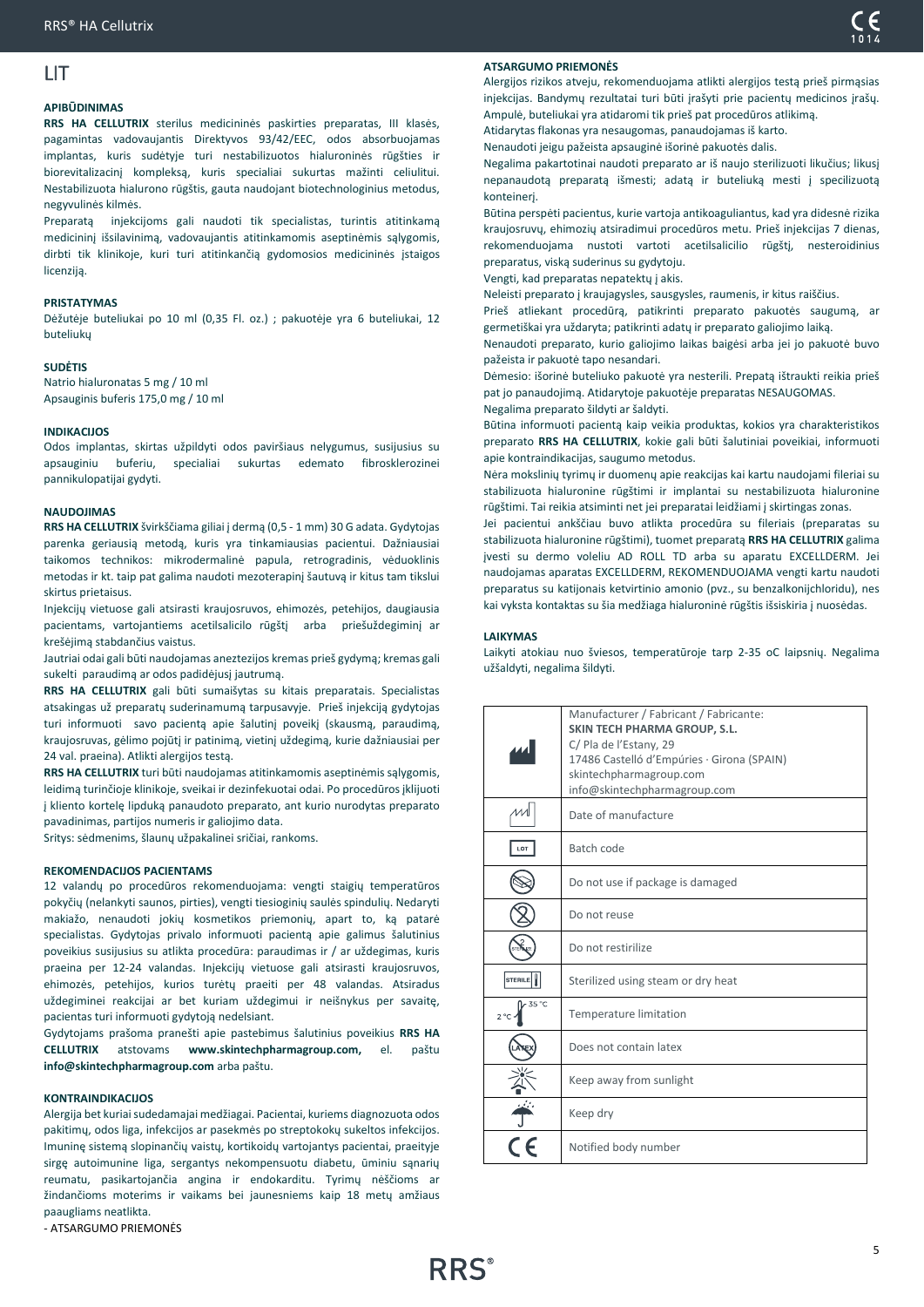# <span id="page-5-0"></span>**HRV**

### **OPIS**

RRS® HA CELLUTRIX sterilni je medicinski proizvod klase III proizveden u skladu s Direktivom 93/42 / EEC, intradermalni implantat koji sadrži nepilinganu, resorbirajuću hijaluronsku kiselinu vezanu u zaštitnom puferu kako bi produžio učinak dermalnog implantata. Hijaluronska kiselina je biotehnološkog podrijetla, a ne životinjskog podrijetla. Medicinski proizvod može ubrizgati samo ovlašteni liječnik u legalno ovlaštenoj klinici.

### **PAKIRANJE**

Bočice sadrže 10 ml (0,175 Fl.oz.) - Pakiranje od 6, 12 bočica.

### **SASTAV**

Natrij hijaluronat 5 mg / 10 ml Zaštitni pufer 175,0 mg / 10 ml

### **INDIKACIJE**

Dermalni implantat za popunjavanje kožnih nepravilnosti, biorevitalizirajući kompleks formuliran za tretiranje edemato-fibrosklerotične panikuolopatije. NAČIN KORIŠTENJA

**RRS® HA CELLUTRIX** se ubrizgava s ili bez papula u dermis, pomoću igle 30 G, s iglom ukošenom prema dolje. Ipak, liječnik će koristiti metodu za koju smatra da najbolje odgovara, a između ostalog može biti pomoću: višestrukih uzdužnih injekcija retrogradnom tehnikom, širenjem prema van, tehnikom ispupčenja, "criss-cross" tehnikom, "fish-bone" tehnikom ili čak transdermalnim tehnikama. Također se mogu koristiti automatizirane tehnike za injekcije kao što je mezoterapijski pištolj.

Svaka injekcija može ostaviti male točkaste ekhimoze ili čak hematome, uglavnom kod pacijenata koji uzimaju acetilsalicilnu kiselinu, protuupalne preparate ili uzimaju lijekove koji odgađaju zgrušavanje. Obično ne dolazi do takve pojave ukoliko se proizvod ubrizgava na dubini većoj od 1 mm. Osjetljiva koža može imati koristi od primjene kreme za anesteziju prije tretmana; spomenuta krema može izazvati crvenilo ili preosjetljivost kože. Previše duboka injekcija u potkožno tkivo ne daje željeno povećanje volumena tkiva ili željenu biorevizitaciju. **RRS® HA CELLUTRIX** može se eventualno pomiješati s drugim otopinama za injekcije, ovisno o potrebama liječnika. U tom slučaju je odgovornost liječnika da provjeri kompatibilnost i prikladnost proizvoda koje koristi.

Prije injeciranja, liječnik treba obavijestiti pacijenta o mogućnostima nuspojava (bol, crvenilo, modrice, peckanje i oticanje, lokalna upala, koja obično nestaje 24 sata) i provjeriti je li zdrav.

**RRS® HA CELLUTRIX** mora se koristiti u prikladnim aseptičnim uvjetima unutar ovlaštene klinike na zdravoj, dezinficiranoj koži bez upala. Ne-aseptična uporaba može izazvati infekcije. Nakon tretmana, stavite naljepnicu sa oznakom na medicinski karton pacijenta.

Područja koja se obično tretiraju su: • Noge, abdomen

• Butine, ruke

### **PREPORUKE PACIJENTIMA**

Nakon tretmana i tijekom 12 sati: izbjegavajti ekstremne temperature, saune i prostorije sa parom, izravno izlaganje suncu ili UV zračenju. Izbjegavati šminkanje ili nanošenje proizvoda za kožu osim onih koje savjetuje liječnik. Liječnik mora obavijestiti pacijenta o mogućim lokalnim reakcijama povezanim s implantacijom ovog resorbirajućeg uređaja: crvenilo i / ili lokalna upala koja nestaje unutar 12-24 sata. Može doći do laganog edema ili malih ekhimoza koje obično nestaju unutar 24 ili 48 sati. Ako upalna reakcija ili bilo koja druga nuspojava nije nestala u roku od tjedan dana, pacijent mora o tome odmah obavijestiti liječnika. Liječnik će liječiti pacijenta odgovarajućom terapijom prilagođenom problemu.

Od liječnika se traži da prijavi svaku značajnu nuspojavu koja se odnosi na skupinu medicinskih proizvoda **RRS® HA CELLUTRIX** na Skin Tech Pharma Group SL. putem web stranice **www.skintechpharmagroup.com**, putem e-maila na **info@skintechpharmagroup.com** ili poštom.

### **KONTRAINDIKACIJE**

Alergija na bilo koji od sastojaka. Pacijenti pokazuju bilo kakvu promjenu na koži, bolest kože, infekciju ili posljedice streptokoknih infekcija. Pacijenti koji uzimaju imunosupresante, podvrgavaju se kortikalnoj terapiji, imaju povijest autoimunih bolesti, bolesnike s nekompenziranim dijabetesom, akutne zglobne reumatske bolesti, ponavljajuću anginu i endokarditis. Nema dostupnih studija

za uporabu tijekom trudnoće i dojenja ili u slučaju liječenja djece ili maloljetnika ispod 18 godina.

### **MJERE OPREZA**

U slučaju alergijskog rizika, test bi trebao biti učinjen prije prve injekcije. Rezultati testa moraju biti priloženi medicinskom kartonu pacijenta. Nemojte ponovno koristiti bočicu nakon otvaranja. Nemojte ga koristiti ako je vanjska zaštitna ambalaža ozbiljno oštećena ili ako vidite neku tekućinu unutar kutije. Nemojte ponovno koristiti ili ponovno sterilizirati neiskorišteni ostatak proizvoda; baciti preostali proizvod; baciti iglu i bočicu u posebne spremnike.

Obavijestite pacijente koji su pod antikoagulantnim tretmanom o riziku od ekhimoza ili hematoma zbog injekcija. Pacijent treba izbjegavati uzimanje acetilsalicilne kiseline ili protuupalnog lijeka tijekom tjedna prije injekcija. Nemojte ubrizgavati u krvne žile, kosti, tetive, mišiće, ligamente ili bilo koji organ različit od kože.

Prije ubrizgavanja, provjerite rok valjanosti bočica, špriceva i igala; također provjerite cjelovitost brtve bočice. Nemojte koristiti proizvod koji je istekao ili izgleda oštećen.

Oprez: vanjski dio prezentacije nije sterilan. Nakon što je prezentacija otvorena, koristite odmah. Ne zagrijavajte, ne zamrzavajte prezentaciju.

Informirati pacijenta o karakteristikama proizvoda i mogućim nuspojavama, mjerama opreza i kontraindikacijama.

Nema dostupnih studija vezanih uz križnu toleranciju ili moguću reakciju između skupine medicinskih proizvoda **RRS® HA CELLUTRIX** i konačnih proizvoda za punjenje, čak i ako se ne ubrizga u istu ravninu ili područje.

Ako postoje konačni implantati, skupina medicinskih proizvoda **RRS® HA CELLUTRIX** može se koristiti transdermalno (protokol s AD ROLL 10® ili ExcellDerm® Pro, bez ubrizgavanja). Hijaluronska kiselina se taloži kada dođe u kontakt s kvaternim amonijevim kationima (kao što je benzalkonijev klorid). Stoga ne preporučujemo da skupina medicinskih proizvoda **RRS® HA CELLUTRIX** dođe u kontakt s navedenim proizvodom.

### **SKLADIŠTENJE**

Držite podalje od svjetla, na temperaturi između 2 i 35 ° C. Ne zamrzavajte, ne zagrijavajte.

|                        | Manufacturer / Fabricant / Fabricante:<br><b>SKIN TECH PHARMA GROUP, S.L.</b><br>C/ Pla de l'Estany, 29<br>17486 Castelló d'Empúries · Girona (SPAIN)<br>skintechpharmagroup.com<br>info@skintechpharmagroup.com |
|------------------------|------------------------------------------------------------------------------------------------------------------------------------------------------------------------------------------------------------------|
|                        | Date of manufacture                                                                                                                                                                                              |
| LOT                    | Batch code                                                                                                                                                                                                       |
|                        | Do not use if package is damaged                                                                                                                                                                                 |
|                        | Do not reuse                                                                                                                                                                                                     |
|                        | Do not restirilize                                                                                                                                                                                               |
| <b>STERILE</b>         | Sterilized using steam or dry heat                                                                                                                                                                               |
| 35 °C<br>$2^{\circ}$ C | Temperature limitation                                                                                                                                                                                           |
|                        | Does not contain latex                                                                                                                                                                                           |
|                        | Keep away from sunlight                                                                                                                                                                                          |
|                        | Keep dry                                                                                                                                                                                                         |
|                        | Notified body number                                                                                                                                                                                             |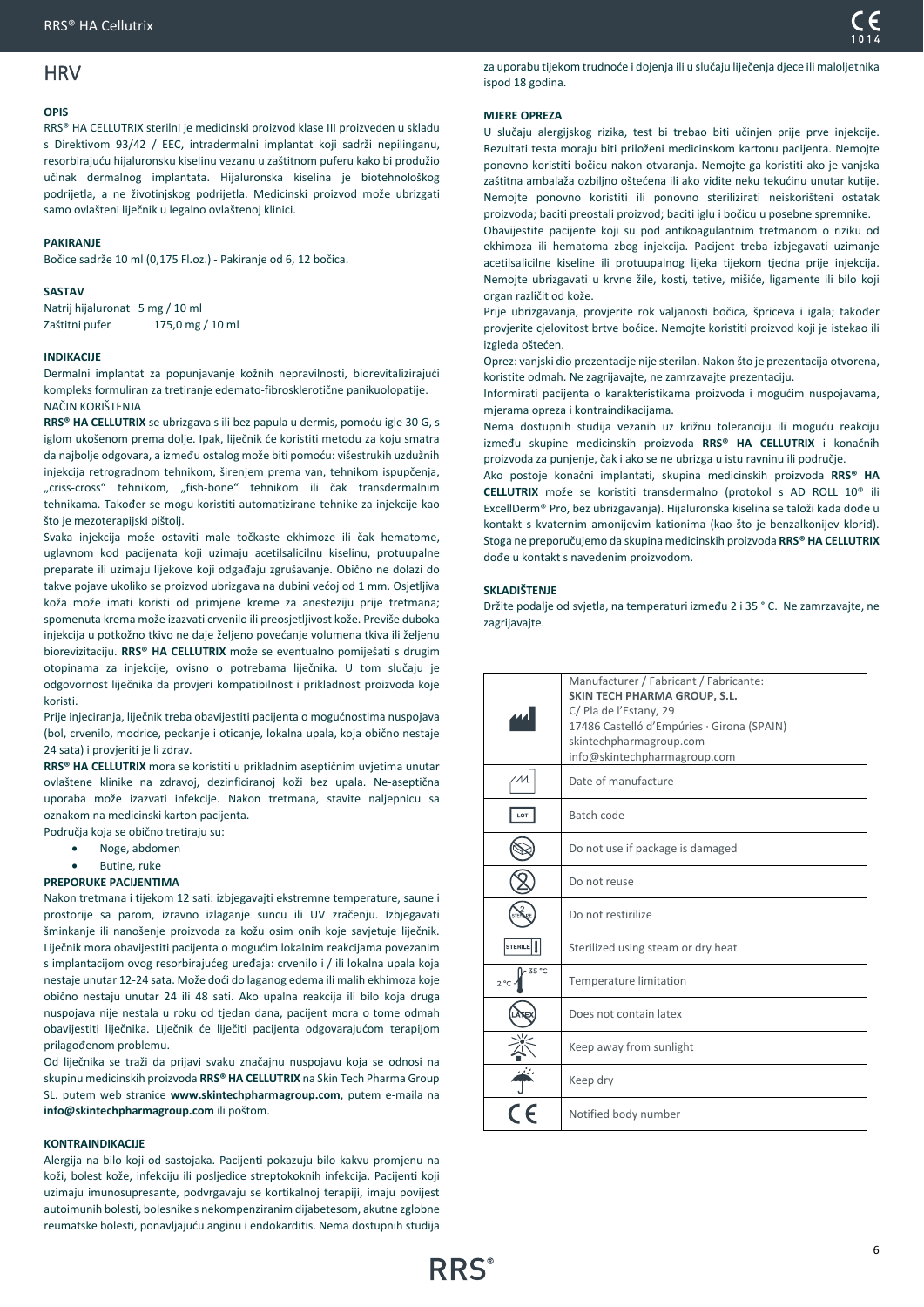# <span id="page-6-0"></span>CES

### **POPIS**

RRS® HA CELLUTRIX je sterilní zdravotnický prostředek třídy III, vyrobený v souladu se směrnicí 93/42/EHS, intradermální implantát, který obsahuje nezesíťovanou resorbovatelnou kyselinu hyaluronovou spojenou s ochranným pufrem, který pomáhá prodloužit účinek dermálního implantátu. Kyselina hyaluronová je biotechnologického původu, není živočišného původu. Zdravotnický prostředek může aplikovat pouze lékař se zákonným oprávněním na klinice se zákonným oprávněním.

### **PREZENTACE**

Lahvičky obsahující 10 ml (0,35 Fl.oz.) - krabičky po 6 lahvičkách, 12 lahviček.

### **SLOŽENÍ**

Hyaluronát sodný 5 mg / 10 ml Ochranný pufr 175,0 mg / 10 ml

### **INDIKACE**

Kožní implantát k vyplnění nerovností kožního povrchu spojených s ochranným pufrem, speciálně vyvinutý pro edematózně-fibrosklerotickou panikulopatii.

### **JAK POUŽÍVAT**

RRS® HA CELLUTRIX se aplikuje hluboko do dermis (0,5 - 1 mm) jehlou 30 G. Lékař použije metodu, která nejlépe vyhovuje, a mimo jiné může být s: vícenásobnými vpichy, zpětnými stopovacími injekcemi, vějířovitě směrem ven. Mohou být použity také automatizované techniky injekcí, jako jsou mezoterapeutické pistole. Každá injekce může zanechat drobné ekchymózní body nebo dokonce hematomy, a to hlavně u pacientů užívajících kyselinu acetylsalicylovou, protizánětlivá léčiva nebo užívajících léky zpomalující koagulaci. Citlivé pokožce může prospět aplikace anestetického krému před ošetřením; uvedený krém může způsobit zarudnutí nebo přecitlivělost pokožky.

Přípravek RRS® HA CELLUTRIX lze případně smíchat s jinými injekčními roztoky v závislosti na potřebách lékaře. V takovém případě je povinností lékaře ověřit kompatibilitu a vhodnost produktů, které používá.

Před implantací by měl lékař pacienta informovat o možnostech nežádoucích účinků (bolest, zarudnutí, ekchymózy, pocity píchání, otok, místní zánět, který obvykle zmizí do 24 hodin) a zkontrolovat, zda je zdravý. Přípravek RRS® HA CELLUTRIX musí být používán za vhodných aseptických podmínek v autorizované ordinaci na zdravé, dezinfikované, nezanícené kůži. Neaseptické použití by mohlo vyvolat infekce. Po ukončení léčby nalepte štítek o dohledatelnosti do zdravotnické dokumentace pacienta.

Obvykle ošetřované oblasti jsou:

- Nohy - Břicho

- hýždě - paže

### **DOPORUČENÍ PRO PACIENTY**

Po ošetření a po dobu 12 hodin: vyhýbejte se extrémním teplotám, saunám a lázním, přímému slunci nebo UV záření. Vyvarujte se nanášet na pokožku jiné přípravky než ty, které doporučil lékař. Lékař musí pacienta informovat o možných lokálních reakcích souvisejících s implantací tohoto resorbovatelného zařízení: zarudnutí a/nebo lokální zánět, který zmizí během 12-24 hodin. Může se objevit mírný otok nebo malé ekchymózy, které obvykle zmizí do 24 nebo 48 hodin. Pokud zánětlivá reakce nebo jakýkoli jiný nežádoucí účinek nezmizí do týdne, musí o tom pacient neprodleně informovat lékaře. Lékař bude pacienta léčit prostřednictvím vhodné léčby přizpůsobené danému problému.

Žádáme lékaře, aby jakýkoli nápadný nežádoucí účinek související s přípravkem RRS® HA CELLUTRIX nahlásil společnosti Skin Tech Pharma Group SL. prostřednictvím webových stránek www.skintechpharmagroup.com, emailem na adresu info@skintechpharmagroup.com nebo poštou.

### **KONTRAINDIKACE**

Alergie na některou ze složek přípravku. Pacienti s jakoukoli kožní změnou, kožním onemocněním, infekcí nebo následky streptokokových infekcí. Pacienti užívající imunosupresiva, podstupující kortikální léčbu, s autoimunitním onemocněním v anamnéze, pacienti s nekompenzovaným diabetem, akutní kloubní revmatikou, opakovanou anginou pectoris a endokarditidou. Nejsou k

dispozici žádné studie pro použití během těhotenství a kojení nebo v případě léčby dětí nebo mladistvých do 18 let.

### **PŘEDPISY**

V případě rizika alergie by měl být před první injekcí proveden test. Výsledky testu musí být přiloženy ke zdravotnické dokumentaci pacienta. Jednou otevřenou injekční lahvičku nepoužívejte opakovaně. Nepoužívejte, pokud byl vnější ochranný obal vážně poškozen nebo pokud uvnitř krabičky vidíte nějakou tekutinu. Nepoužívejte znovu ani nesterilizujte nepoužitý zbytek přípravku; zbytek přípravku vyhoďte; jehlu a lahvičku vyhoďte do zvláštních nádob.

Informujte pacienty léčené antikoagulancii o riziku vzniku ekchymóz nebo hematomů v důsledku injekcí. Pacient by se měl vyvarovat užívání kyseliny acetylsalicylové nebo protizánětlivého léku během týdne před injekcemi. Nepodávejte injekce do cév, kostí, šlach, svalů, vazů nebo jakéhokoli orgánu odlišného od kůže.

Před injekcí zkontrolujte datum použitelnosti injekčních lahviček, stříkaček a jehel; zkontrolujte také neporušenost těsnění injekční lahvičky. Nepoužívejte přípravek, který je prošlý nebo vypadá poškozeně.

Upozornění: vnější strana prezentace není sterilní. Po otevření prezentace ji okamžitě použijte. Prezentaci neohřívejte, nezmrazujte. Informujte pacienta o vlastnostech přípravku a možných nežádoucích účincích, opatřeních a kontraindikacích.

Není k dispozici žádná studie týkající se zkřížené snášenlivosti nebo možné reakce mezi přípravkem RRS® HA CELLUTRIX a definitivními výplňovými přípravky, a to ani v případě, že není aplikován do stejné roviny nebo oblasti. V případě existence definitivních implantátů lze RRS® HA CELLUTRIX použít transdermálně (protokol s AD ROLL TD® nebo ExcellDerm® Pro, bez injekčního podání). Kyselina hyaluronová se sráží při kontaktu s kvartérními amonnými kationty (např. benzalkoniumchloridem), proto nedoporučujeme, aby přípravek RRS® HA CELLUTRIX přicházel do kontaktu s uvedeným přípravkem.

### **SKLADOVÁNÍ**

Uchovávejte mimo dosah světla, skladujte při teplotě 2 až 35 ºC. Nezamrazujte, nezahřívejte.

|                       | Manufacturer / Fabricant / Fabricante:<br><b>SKIN TECH PHARMA GROUP, S.L.</b><br>C/ Pla de l'Estany, 29<br>17486 Castelló d'Empúries · Girona (SPAIN)<br>skintechpharmagroup.com<br>info@skintechpharmagroup.com |
|-----------------------|------------------------------------------------------------------------------------------------------------------------------------------------------------------------------------------------------------------|
|                       | Date of manufacture                                                                                                                                                                                              |
| LOT                   | Batch code                                                                                                                                                                                                       |
|                       | Do not use if package is damaged                                                                                                                                                                                 |
|                       | Do not reuse                                                                                                                                                                                                     |
|                       | Do not restirilize                                                                                                                                                                                               |
| <b>STERILE</b>        | Sterilized using steam or dry heat                                                                                                                                                                               |
| 35 °C<br>$2^{\circ}C$ | <b>Temperature limitation</b>                                                                                                                                                                                    |
|                       | Does not contain latex                                                                                                                                                                                           |
|                       | Keep away from sunlight                                                                                                                                                                                          |
|                       | Keep dry                                                                                                                                                                                                         |
|                       | Notified body number                                                                                                                                                                                             |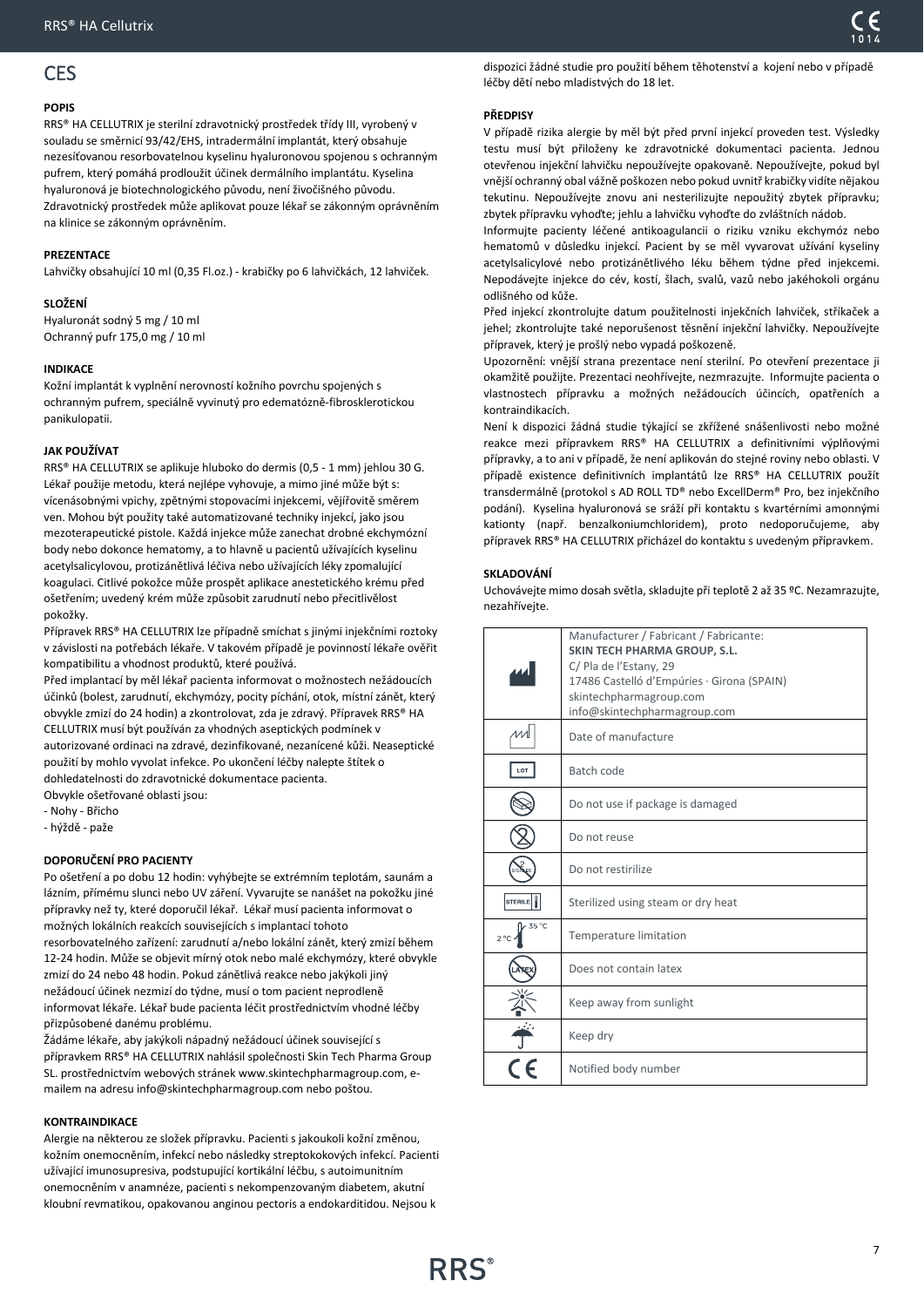# <span id="page-7-0"></span>DAN

### **BESKRIVELSE**

RRS® HA CELLUTRIX er et sterilt medicinsk udstyr, klasse III, fremstillet i overensstemmelse med direktiv 93/42/EØF, intradermalt implantat, der indeholder en ikke-krydsbundet, resorberbar hyaluronsyre, der er forbundet med en beskyttende buffer, der bidrager til at forlænge virkningen af det dermale implantat. Hyaluronsyre er af bioteknologisk, ikke-animalsk oprindelse. Et medicinsk udstyr må kun injiceres af en lovligt autoriseret læge på en lovligt autoriseret klinik.

### **PRÆSENTATION**

Hætteglas med 10 ml (0,35 Fl.oz.) - Æsker med 6 hætteglas, 12 hætteglas.

### **SAMMENSÆTNING**

Natriumhyaluronat 5 mg / 10 ml Beskyttelsesbuffer 175,0 mg / 10 ml

### **INDIKATIONER**

Dermal implantat til udfyldning af uregelmæssigheder i dermal overflade i forbindelse med en beskyttende buffer, specielt formuleret til edemato fibroscletotisk panniculopati.

### **HVORDAN MAN BRUGER**

RRS® HA CELLUTRIX injiceres dybt i dermis (0,5 - 1 mm) med en 30 G-nål. Den lægen anvender den metode, der passer bedst, og blandt andet kan være med: flere punkteringer, retro tracing injektioner, vifte udad. Der kan også anvendes automatiserede teknikker til injektioner som f.eks. mesoterapipistoler. Enhver injektion kan efterlade små økokymoser eller endda hæmatomer, især hos patienter, der tager acetylsalicylsyre, antiinflammatoriske midler eller medicin, der forsinker koagulationen. Følsom hud kan have gavn af at anvende en bedøvende creme før behandlingen; denne creme kan forårsage rødme eller overfølsomhed i huden.

RRS® HA CELLUTRIX kan eventuelt blandes med andre injektionsløsninger, afhængigt af lægens behov. I dette tilfælde er det lægens ansvar at kontrollere kompatibiliteten og egnetheden af de produkter, han bruger.

Før implantation skal lægen informere patienten om mulighederne for bivirkninger (smerter, rødme, ømhed, ømhed, svie, hævelse, lokal betændelse, der normalt forsvinder i løbet af 24 timer) og kontrollere, at han er rask. RRS® HA CELLUTRIX skal anvendes under passende aseptiske forhold på en autoriseret klinik på sund, desinficeret, ikke betændt hud. Ikke aseptisk brug kan fremkalde infektioner. Efter behandlingen skal sporbarhedsetiketten klæbes på patientens journal.

De områder, der normalt behandles, er:

- ben - mave

- balder - arme

### **ANBEFALINGER TIL PATIENTERNE**

Efter behandlingen og i 12 timer: undgå ekstreme temperaturer, saunaer og hammam, direkte udsættelse for sol eller UV-stråler. Undgå at anvende andre produkter på huden end dem, som lægen har anbefalet. Lægen skal informere patienten om mulige lokale reaktioner i forbindelse med implantation af dette resorberbare udstyr: rødme og/eller lokal inflammation, som forsvinder inden for 12-24 timer. Der kan forekomme lette ødemer eller små ekkymoser, som normalt forsvinder inden for 24 eller 48 timer. Hvis en inflammatorisk reaktion eller en anden bivirkning ikke er forsvundet inden for en uge, skal patienten straks informere klinikeren herom. Lægen vil behandle patienten via en passende behandling, der er tilpasset problemet.

Lægen anmodes om at indberette enhver bemærkelsesværdig bivirkning i forbindelse med RRS® HA CELLUTRIX til Skin Tech Pharma Group SL. via hjemmesiden www.skintechpharmagroup.com, pr. e-mail på info@skintechpharmagroup.com eller pr. post.

### **KONTRAINDIKATIONER**

Allergi over for nogen af ingredienserne. Patienter med hudforandringer, hudsygdomme, infektioner eller følgevirkninger af streptokokinfektioner. Patienter, der tager immunosuppressiva, er under kortikalbehandling, med autoimmune sygdomme i fortiden, patienter med ukompenseret diabetes, akut leddegigt, gentagne angina pectoris og endokarditis. Der foreligger ingen undersøgelser om anvendelse under graviditet og amning eller ved behandling af børn eller mindreårige under 18 år.

FOREBYGGENDE FORANSTALTNINGER

I tilfælde af allergisk risiko bør der foretages en test før den første injektion. Testresultaterne skal vedlægges patientens journal. Et hætteglas, der først er åbnet, må ikke genbruges. Må ikke anvendes, hvis den udvendige beskyttelsespakning er blevet alvorligt beskadiget, eller hvis du kan se noget væske inde i æsken. Genbrug eller steriliser ikke ubrugte produktrester; smid produktresterne væk; smid nålen og hætteglasset i særlige beholdere.

Informer patienter under antikoagulerende behandling om risikoen for ekchymoser eller hæmatomer som følge af injektioner. Patienten bør undgå at tage acetylsalicylsyre eller antiinflammatorisk medicin i ugen forud for injektionerne. Der må ikke injiceres i blodkar, knogler, sener, muskler, ligamenter eller andre organer end huden.

Før injektion skal udløbsdatoen på hætteglas, sprøjter og nåle kontrolleres; kontrollér også hætteglassets forsegling. Brug ikke et produkt, hvis udløbsdato er udløbet eller ser beskadiget ud.

Forsigtighed: Præsentationens yderside er ikke steril. Når præsentationen er blevet åbnet, skal den anvendes straks. Præsentationen må ikke opvarmes og må ikke frostes. Informer patienten om produktets egenskaber og mulige bivirkninger, forholdsregler og kontraindikationer.

Der foreligger ingen undersøgelse vedrørende krydstolerance eller mulig reaktion mellem RRS® HA CELLUTRIX og definitive fyldningsprodukter, selv om det ikke injiceres i samme plan eller område.

Hvis der findes definitive implantater, kan RRS® HA CELLUTRIX anvendes transdermisk (protokol med AD ROLL TD® eller ExcellDerm® Pro, uden at der injiceres). Hyaluronsyre udfældes ved kontakt med kvaternære ammoniumkationer (såsom benzalkoniumklorid), og vi anbefaler derfor ikke, at RRS® HA CELLUTRIX kommer i kontakt med dette produkt.

### **OPBEVARING**

Opbevares væk fra lys, opbevares ved en temperatur mellem 2 og 35 ºC. Må ikke fryses, må ikke opvarmes.

|                        | Manufacturer / Fabricant / Fabricante:<br><b>SKIN TECH PHARMA GROUP, S.L.</b><br>C/ Pla de l'Estany, 29<br>17486 Castelló d'Empúries · Girona (SPAIN)<br>skintechpharmagroup.com<br>info@skintechpharmagroup.com |
|------------------------|------------------------------------------------------------------------------------------------------------------------------------------------------------------------------------------------------------------|
|                        | Date of manufacture                                                                                                                                                                                              |
| LOT                    | Batch code                                                                                                                                                                                                       |
|                        | Do not use if package is damaged                                                                                                                                                                                 |
|                        | Do not reuse                                                                                                                                                                                                     |
|                        | Do not restirilize                                                                                                                                                                                               |
| STERILE                | Sterilized using steam or dry heat                                                                                                                                                                               |
| 35 °C<br>$2^{\circ}$ C | Temperature limitation                                                                                                                                                                                           |
|                        | Does not contain latex                                                                                                                                                                                           |
|                        | Keep away from sunlight                                                                                                                                                                                          |
|                        | Keep dry                                                                                                                                                                                                         |
|                        | Notified body number                                                                                                                                                                                             |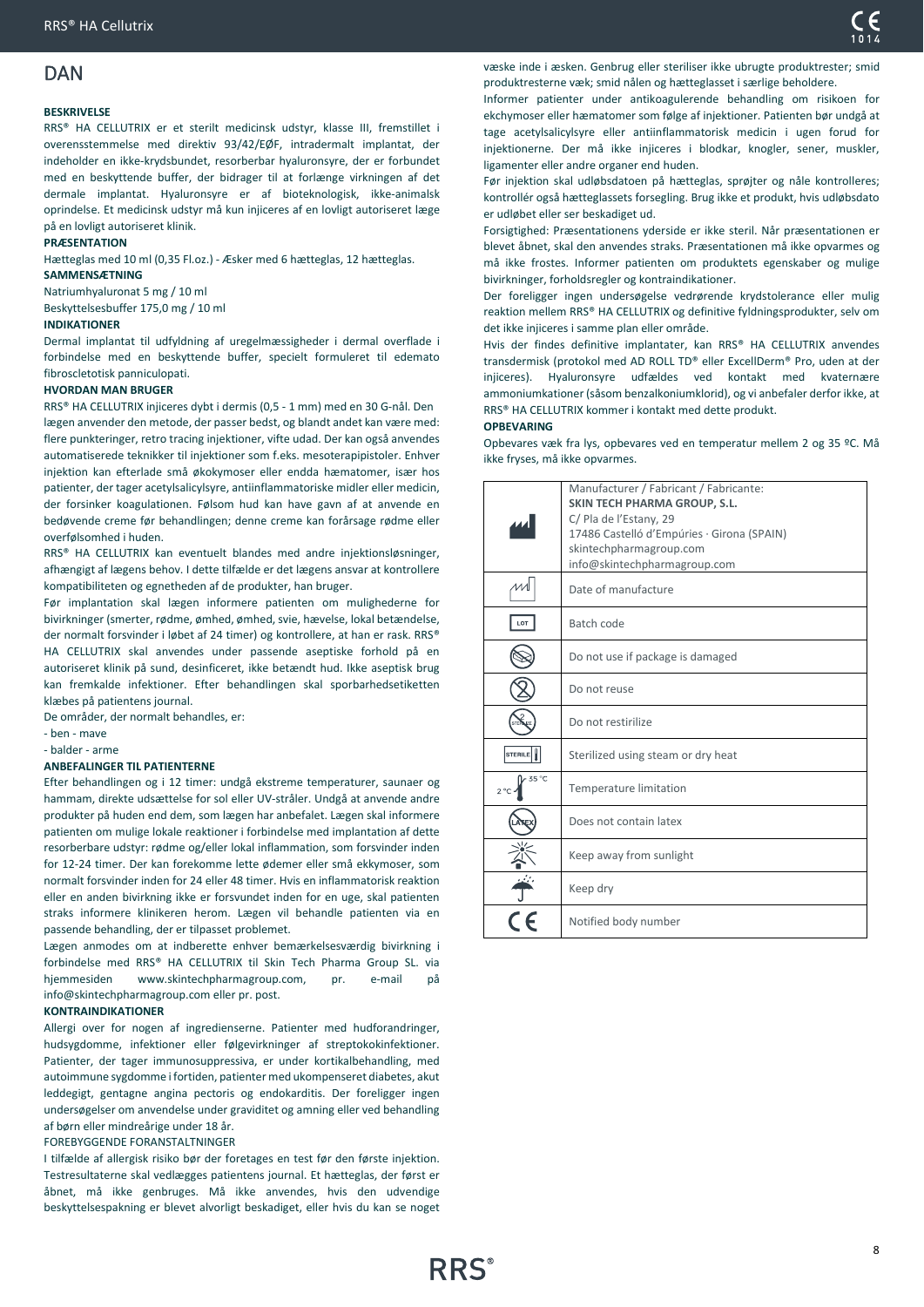# <span id="page-8-0"></span>NLD

### **OMSCHRIJVING**

RRS® HA CELLUTRIX is een steriel medisch hulpmiddel in klasse III, ontwikkeld conform richtlijn 93/42/EEG. Het is een dermaal oplosbaar implantaat dat een niet-gecrosslinkt hyaluronzuur en een beschermingsbuffer voor een langwerkend effect bevat.

Het hyaluronzuur is samengesteld met behulp van biotechnologie en niet van dierlijke oorsprong. Een medisch hulpmiddel mag uitsluitend door een bevoegde arts of een bevoegde behandelaar worden geïnjecteerd.

### **VERPAKKING**

Fiolen met 10 ml inhoud. Dozen met 6 fiolen, 12 fiolen. **SAMENSTELLING**

Natriumhyaluronaat 5 mg/10 ml Beschermingsbuffer 175,0 mg/10 ml

### **INDICATIES**

Dermaal implantaat met een beschermingsbuffer voor het vullen van onregelmatigheden in het huidoppervlak, speciaal geformuleerd voor oedemateuze fibrosclerotische panniculopathie, ook wel cellulitis genoemd. **GEBRUIK** 

RRS® HA CELLUTRIX wordt diep in de huid geïnjecteerd (0,5-1 mm) met een 30G-naald. De behandelaar zal de meest passende techniek kiezen, bijvoorbeeld microneedling of lineaire injecties, naar buiten uitwaaierend. Er kan ook een mesoinjector gebruikt worden voor geautomatiseerde injecties. Iedere injectie kan zichtbare puntbloedinkjes of blauwe plekjes achterlaten. Dit komt voornamelijk voor bij cliënten die aspirine, ontstekingsremmers of andere bloedverdunnende medicatie gebruiken. Voor cliënten met een gevoelige huid kan een verdovende crème worden toegepast, voorafgaand aan de behandeling. Let wel: deze crème kan de huid juist roder en gevoeliger maken. RRS® HA CELLUTRIX kan eventueel gemengd worden met andere injectablevloeistoffen, afhankelijk van wat de behandelaar wenst. In dit geval is het de verantwoordelijkheid van de behandelaar om de compatibiliteit en de geschiktheid van de te gebruiken producten te verifiëren.

Alvorens tot injectie over te gaan, dient de behandelaar de cliënt goed voor te lichten over de mogelijke bijwerkingen (pijn, roodheid, blauwe plekjes, een stekend gevoel, zwelling en lokale ontsteking), en dat deze meestal binnen 24 uur verdwenen zijn. Ook dient de behandelaar te controleren of de cliënt gezond is.

RRS® HA CELLUTRIX dient onder aseptische omstandigheden te worden gebruikt om het risico op infectie te voorkomen. Uitsluitend toe te passen op een gezonde, gedesinfecteerde en niet-ontstoken huid. Voor registratiedoeleinden dient na de behandeling de bijgeleverde sticker met lotnummer altijd op de status van de cliënt te worden geplakt. Meest gangbare gebieden voor behandeling:

- Benen
- Billen
- Buik
- Armen

### **AANBEVELINGEN VOOR CLIËNTEN**

Vermijd blootstelling aan hoge temperaturen (sauna, hamam), zonlicht of uvstraling gedurende de eerste 12 uur na behandeling. Gebruik geen andere huidverzorgingsproducten dan de producten die worden aanbevolen door de behandelaar. De behandelaar dient de cliënt te informeren over de mogelijkheid van het ontstaan van lokale roodheid of lokale ontstekingen als reactie op de behandeling. Deze verdwijnen meestal binnen 12-24 uur. Er kunnen ook vochtophopingen of blauwe plekjes ontstaan. Deze verdwijnen meestal binnen 24 tot 48 uur. Als een ontsteking of andere bijwerking na een week niet is verdwenen, dient de cliënt hierover contact op te nemen met de behandelaar. De behandelaar zal de cliënt dan dienovereenkomstig behandelen.

Behandelaars wordt gevraagd bijzondere bijwerkingen met betrekking tot RRS® CELLUTRIX te rapporteren aan Skin Tech Pharma Group S.L. via de website www.skintechpharmagroup.com. per e-mail naar info@skintechpharmagroup.com of per post.

### **CONTRA-INDICATIES**

Allergie voor een van de bestanddelen. Cliënten met huidveranderingen, huidziekten, huidinfecties of gevolgen van streptokokkeninfecties. Cliënten die behandeld worden met immunosuppressiva, corticosteroïden, cliënten met een auto-immuunziekte, diabetes type 1, acute reumatoïde artritis, terugkerende angina en endocarditis. Er is geen informatie bekend over het

gebruik tijdens zwangerschap of borstvoeding of over behandeling van kinderen of minderjarigen onder de 18 jaar.

### **VOORZORGSMAATREGELEN**

Bij een bestaand risico op allergische reacties dient voor de eerste injectie een test gedaan te worden. De resultaten van deze test dienen in het dossier van de cliënt vastgelegd te worden. Na opening fiool niet hergebruiken. Niet gebruiken als de beschermende verpakking ernstig beschadigd is of als u vloeistof binnen in de doos waarneemt. Overgebleven vloeistof niet hergebruiken of hersteriliseren maar samen met de naald en de fiool weggooien volgens de Europese en nationale richtlijnen voor veiligheid en milieubescherming.

Informeer cliënten die bloedverdunnende medicatie gebruiken over het risico op blauwe plekken en bloeduitstortingen als gevolg van de injecties. De cliënt dient in de week voorafgaand aan de injectiebehandeling geen aspirine of ontstekingsremmers te gebruiken. Niet injecteren in bloedvaten, botten, pezen, spieren, gewrichtsbanden of enig ander orgaan dan de huid.

Controleer vóór de injectie de houdbaarheidsdatum van fiolen, spuiten en naalden en controleer of de sluiting van de fiool nog intact is. Gebruik geen product met een verstreken houdbaarheidsdatum of met zichtbare beschadigingen.

Let op: de buitenkant van de verpakking is niet steriel. Na opening dient het product onmiddellijk te worden gebruikt. Verpakking niet verhitten of bevriezen. Informeer de cliënt over de producteigenschappen en de mogelijke bijwerkingen, voorzorgsmaatregelen en contra-indicaties.

Er zijn geen studies bekend over kruistolerantie of mogelijke reacties tussen RRS® HA CELLUTRIX en permanente fillerproducten, ongeacht of de injectie in hetzelfde gebied plaatsvindt. Indien er permanente fillers aanwezig zijn, dient RRS® HA CELLUTRIX transdermaal te worden toegepast (protocol met AD ROLL TD® of ExcellDerm® Pro, zonder te injecteren). Hyaluronzuur slaat neer als het in contact komt met quaternaire ammoniumverbindingen (bijvoorbeeld benzalkoniumchloride), derhalve dient contact hiervan met RRS® HA CELLUTRIX vermeden te worden.

### **HOE BEWAART U DIT MIDDEL**

Donker bewaren bij een temperatuur tussen +2°C en +35 °C. Niet bevriezen. Niet verhitten.

|                       | Manufacturer / Fabricant / Fabricante:<br><b>SKIN TECH PHARMA GROUP, S.L.</b><br>C/ Pla de l'Estany, 29<br>17486 Castelló d'Empúries · Girona (SPAIN)<br>skintechpharmagroup.com<br>info@skintechpharmagroup.com |
|-----------------------|------------------------------------------------------------------------------------------------------------------------------------------------------------------------------------------------------------------|
|                       | Date of manufacture                                                                                                                                                                                              |
| LOT                   | Batch code                                                                                                                                                                                                       |
|                       | Do not use if package is damaged                                                                                                                                                                                 |
|                       | Do not reuse                                                                                                                                                                                                     |
|                       | Do not restirilize                                                                                                                                                                                               |
| <b>STERILE</b>        | Sterilized using steam or dry heat                                                                                                                                                                               |
| 35 °C<br>$2^{\circ}C$ | Temperature limitation                                                                                                                                                                                           |
|                       | Does not contain latex                                                                                                                                                                                           |
|                       | Keep away from sunlight                                                                                                                                                                                          |
|                       | Keep dry                                                                                                                                                                                                         |
|                       | Notified body number                                                                                                                                                                                             |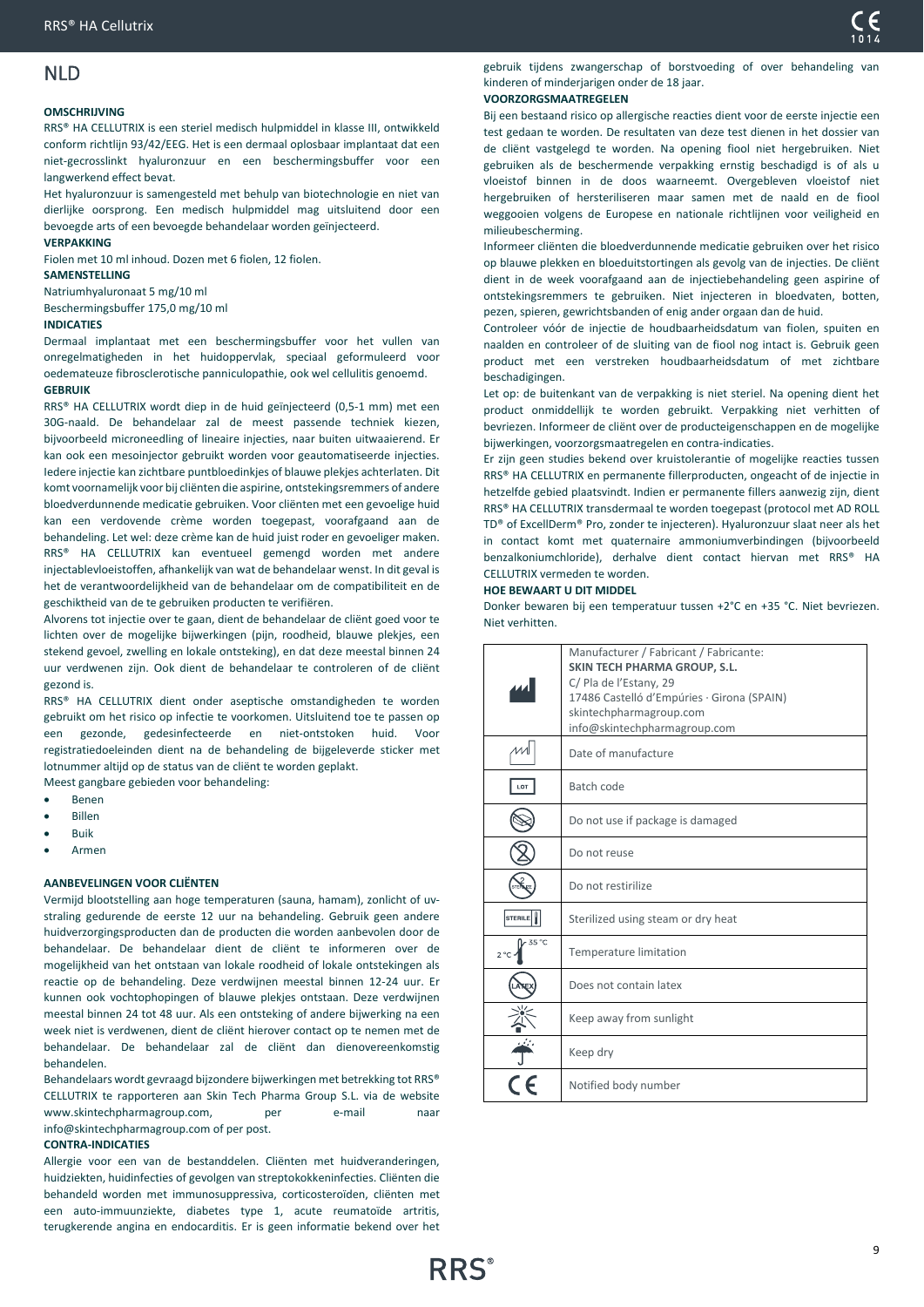# <span id="page-9-0"></span>EST

### **KIRJELDUS**

RRS® HA CELLUTRIX on direktiivi 93/42/EMÜ kohaselt valmistatud III klassi steriilne meditsiiniline seade, nahasisene implantaat, mis sisaldab mitteseotud, resorbeeruvat hüaluroonhapet, mis on seotud kaitsepuhvriga, mis aitab pikendada nahaimplantaadi toimet. Hüaluroonhape on biotehnoloogiline, mitte loomset päritolu. Meditsiiniseadet võib süstida ainult seaduslikult volitatud arst seaduslikult volitatud kliinikus.

# **ESITUS**

10 ml (0,35 Fl.oz.) sisaldavad viaalid - karbid 6 viaaliga, 12 viaaliga.

### **KOOSTIS**

Naatriumhüaluronaat 5 mg / 10 ml Kaitsepuhver 175,0 mg / 10 ml

### **INDIKATSIOONID**

Dermaalne implantaat nahapinna ebatasasuste täitmiseks, mis on seotud kaitsepuhvriga, mis on spetsiaalselt formuleeritud edemato fibroskletootilise pannikulopaatia korral.

### **KUIDAS KASUTAB**

RRS® HA CELLUTRIX süstitakse sügavale dermisse (0,5 - 1 mm), 30 G nõelaga. arst kasutab meetodit, mis sobib kõige paremini, ja muu hulgas võib kasutada: mitmekordseid punkte, retrohõngulist süstimist, väljapoole suunatud süstimist. Võib kasutada ka automatiseeritud süstimistehnikaid, nagu mesoteraapiapüstolid. Kõik süstid võivad jätta väikeseid ekhüme või isegi hematoome, peamiselt patsientidel, kes võtavad atsetüülsalitsüülhapet, põletikuvastaseid või hüübimist aeglustavaid ravimeid. Tundlikule nahale võib olla kasulik, kui enne protseduuri kasutatakse anesteetilist kreemi; nimetatud kreem võib põhjustada punetust või naha ülitundlikkust.

RRS® HA CELLUTRIX'i võib lõpuks segada teiste süstitavate lahustega, sõltuvalt arsti vajadustest. Sellisel juhul on arsti kohustus kontrollida kasutatavate toodete ühilduvust ja sobivust.

Enne implanteerimist peaks arst patsienti teavitama kõrvaltoimete võimalustest (valu, punetus, ekhüma, kipitustunne, turse, kohalik põletik, mis tavaliselt kaob 24 tunni jooksul) ja kontrollima, et patsient oleks terve. RRS® HA CELLUTRIX'i tuleb kasutada asjakohastes aseptilistes tingimustes volitatud kliinikus tervel, desinfitseeritud, põletikuvabal nahal. Mitteaseptiline kasutamine võib põhjustada infektsioone. Pärast ravi kleebige jälgimislapp patsiendi haiguslehele.

Tavaliselt töödeldakse järgmisi piirkondi:

- jalad - kõht

- Pepud - Käed

### **SOOVITUSED PATSIENTIDELE**

Pärast ravi ja 12 tunni jooksul: vältige äärmuslikke temperatuure, saunu ja Hammam'i, otsest kokkupuudet päikese või UV-kiirgusega. Vältige muude kui arsti soovitatud toodete kasutamist nahale. Arst peab teavitama patsienti võimalikest kohalikest reaktsioonidest, mis on seotud selle resorbeeruva seadme paigaldamisega: punetus ja/või kohalik põletik, mis kaob 12-24 tunni jooksul. Võib tekkida kerge turse või väikesed ekhüma, mis tavaliselt kaovad 24 või 48 tunni jooksul. Kui mõni põletikuline reaktsioon või muu kõrvaltoime ei ole nädala jooksul kadunud, peab patsient sellest viivitamatult teavitama arsti. Arst ravib patsienti probleemile kohandatud sobiva ravi abil.

Arstil palutakse teavitada Skin Tech Pharma Group SL-i igast märkimisväärsest RRS® HA CELLUTRIX'iga seotud kõrvaltoimest veebilehe www.skintechpharmagroup.com kaudu, e-posti aadressil info@skintechpharmagroup.com või posti teel.

### **VASTUNÄIDUSTUSED**

Allergia mis tahes koostisosade suhtes. Patsiendid, kellel esinevad mis tahes nahamuutused, nahahaigused, infektsioonid või streptokokkinfektsioonide järelmõjud. Patsiendid, kes võtavad immunosupressante, kes saavad kortikosteraapiat, kellel on anamneesis autoimmuunhaigused, patsiendid, kellel on kompenseerimata diabeet, äge liigesreuma, korduv stenokardia ja endokardiit. Uuringud raseduse ja rinnaga toitmise ajal või ravi korral lastel või alla 18-aastastel alaealistel puuduvad.

### **ETTEVAATUSTEL**

Allergiariski korral tuleb enne esimest süstimist teha test. Testitulemused tuleb lisada patsiendi haiguslehele. Avatud viaali ei tohi uuesti kasutada. Mitte kasutada, kui väline kaitsepakend on tõsiselt kahjustatud või kui karbi sees on näha vedelikku. Ärge kasutage uuesti ega steriliseerige kasutamata jäänud toodet; visake allesjäänud toode ära; visake nõel ja viaali spetsiaalsetesse konteineritesse.

Teavitage antikoagulantravi all olevaid patsiente süstimisest tingitud ekhümooside või hematoomide tekkeriskist. Patsient peaks vältima atsetüülsalitsüülhappe või põletikuvastase ravimi võtmist süstimisele eelneva nädala jooksul. Mitte süstida veresoonte, luude, kõõluste, lihaste, sidemete või naha erinevatesse organitesse.

Enne süstimist kontrollida viaali, süstla ja nõela kõlblikkusaega; samuti kontrollida viaali plommi terviklikkust. Ärge kasutage toodet, mille kehtivusaeg on lõppenud või mis näeb kahjustatud välja.

Ettevaatust: esitlusvormi väliskülg ei ole steriilne. Kui esitlus on avatud, kasutage seda kohe. Ärge kuumutage, ärge külmutage esitlust. Teavitage patsienti toote omadustest ja võimalikest kõrvaltoimetest, ettevaatusabinõudest ja vastunäidustustest.

RRS® HA CELLUTRIX'i ja lõplike täiteainete risttolerantsuse või võimaliku reaktsiooni kohta puuduvad uuringud, isegi kui seda ei süstita samasse tasapinda või piirkonda.

Lõplike implantaatide olemasolul võib RRS® HA CELLUTRIX'i kasutada transdermaalselt (protokoll koos AD ROLL TD® või ExcellDerm® Pro'ga, ilma süstimata). Hüaluroonhape sadestub kokkupuutel kvaternaarsete ammooniumkatsioonidega (nt bensalkooniumkloriid), seetõttu ei soovitata RRS® HA CELLUTRIXi kokkupuudet nimetatud tootega.

### **LAOSTAMINE**

Hoida valguse eest kaitstult, säilitada temperatuuril 2 kuni 35 ºC. Mitte külmutada, mitte kuumutada.

|                       | Manufacturer / Fabricant / Fabricante:<br><b>SKIN TECH PHARMA GROUP, S.L.</b><br>C/ Pla de l'Estany, 29<br>17486 Castelló d'Empúries · Girona (SPAIN) |
|-----------------------|-------------------------------------------------------------------------------------------------------------------------------------------------------|
|                       | skintechpharmagroup.com<br>info@skintechpharmagroup.com                                                                                               |
|                       | Date of manufacture                                                                                                                                   |
| LOT                   | Batch code                                                                                                                                            |
|                       | Do not use if package is damaged                                                                                                                      |
|                       | Do not reuse                                                                                                                                          |
|                       | Do not restirilize                                                                                                                                    |
| <b>STERILE</b>        | Sterilized using steam or dry heat                                                                                                                    |
| 35 °C<br>$2^{\circ}C$ | Temperature limitation                                                                                                                                |
|                       | Does not contain latex                                                                                                                                |
|                       | Keep away from sunlight                                                                                                                               |
|                       | Keep dry                                                                                                                                              |
|                       | Notified body number                                                                                                                                  |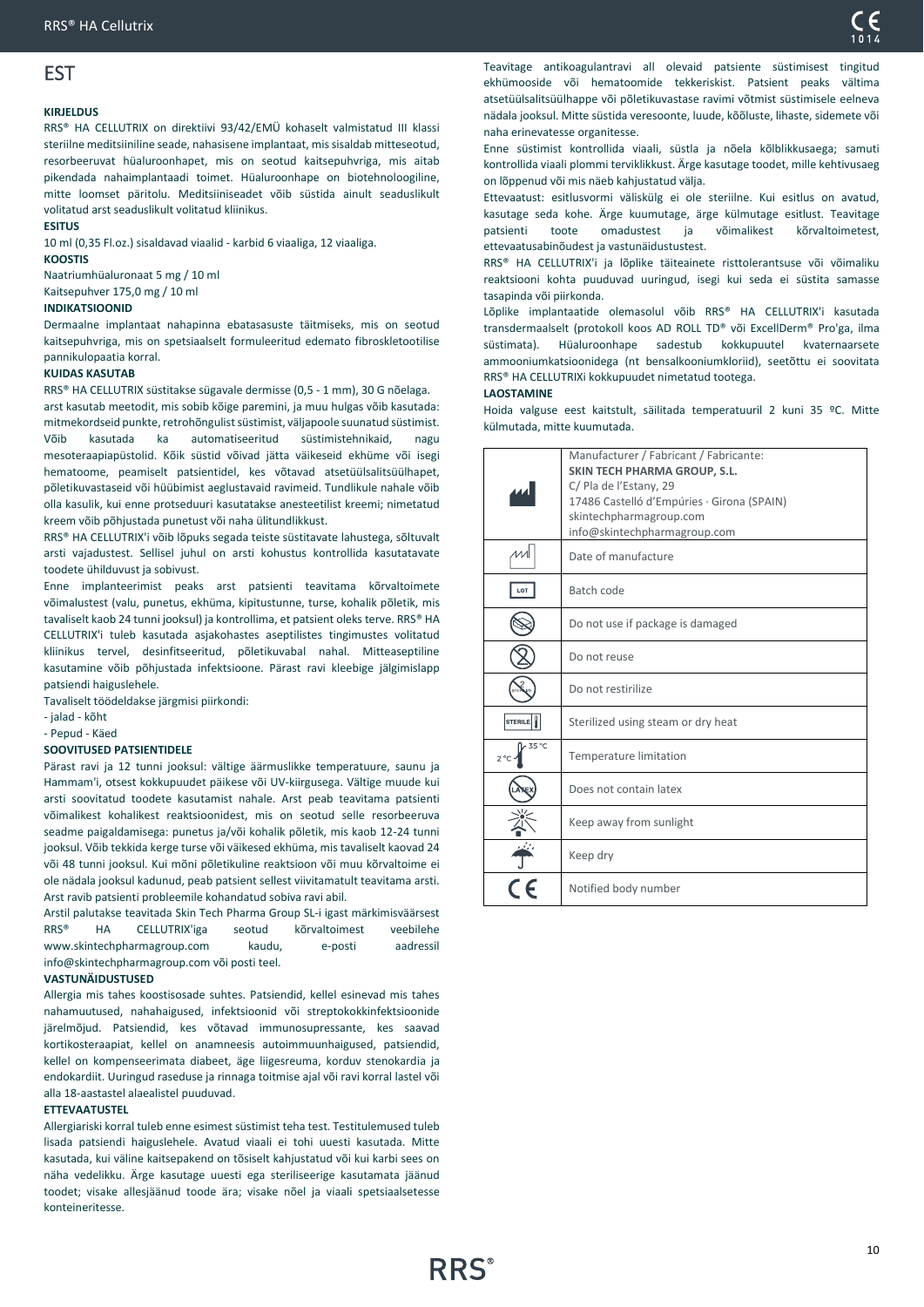# <span id="page-10-0"></span>HUN

### **LEÍRÁS**

Az RRS® HA CELLUTRIX a 93/42 / EGK irányelvnek megfelelően gyártott, III. osztályba sorolt steril orvostechnikai eszköz, intradermális implantátum, amely nem térhálósított, felszívódó hialuronsavat tartalmaz védőpufferhez társítva, amely segít meghosszabbítani a termék hatékonyságát. A hialuronsav biotechnológiai, nem állati eredetű. Egy orvostechnikai eszközt csak engedéllyel rendelkező orvos injekciózhat be egy törvényesen engedélyezett klinikán.

### **KISZERELÉS**

10 ml-es injekciós üveg (0,35 Fl.oz.) – Egy doboz 6 injekciós üveggel, 12 injekciós üveggel.

### **ÖSSZETÉTEL**

5 mg / 10 ml nátrium-hialuronát Védőpuffer 175,0 mg / 10 ml

### **JAVALLATOK**

Védőpufferrel ellátott dermális implantátum a kifejezetten az edemato fibroscletotikus panniculopathia okozta bőrfelületi hibák feltöltésére,

### **HOGYAN KELL HASZNÁLNI**

Az **RRS® HA CELLUTRIX**-ot mélyen a dermisbe (0,5 - 1 mm) injektálják, 30 G-és tűvel. A

az orvos azt a módszert alkalmazza, amely a legjobban megfelel, pl. többek között: többszörös szúrás, retro tracing technika, legyező technika. Automatizált injekciós eszközök, például mezoterápiás pisztolyok is alkalmazhatók. Bármely injekció apró ecchymosis pontokat vagy akár haematomákat hagyhat maga után, főleg azoknál a betegeknél, akik acetilszalicilsavat, gyulladáscsökkentőt vagy koagulációt késleltető gyógyszert szednek. Az érzékeny bőrűek számára előnyös lehet az érzéstelenítő krém alkalmazása a kezelés előtt; az említett krém bőrpírt vagy túlérzékenységet okozhat a bőrön.

Az **RRS® HA CELLUTRIX** összekeverhető más injekciós oldatokkal, az orvos igényeitől függően. Ebben az esetben az orvos felelőssége ellenőrizni az általa használt termékek kompatibilitását és alkalmasságát.

A beinjekciózás előtt az orvosnak tájékoztatnia kell a beteget a lehetséges mellékhatásokról (fájdalom, bőrpír, ekchimózis, szúró érzés, duzzanat, helyi gyulladás, általában 24 órán belül eltűnik), és ellenőriznie kell, hogy a páciens egészséges-e. Az **RRS® HA CELLUTRIX**-et megfelelő aszeptikus körülmények között, engedélyezett klinikán, egészséges, fertőtlenített, nem gyulladt bőrön kell használni. A nem aszeptikus alkalmazás fertőzéseket okozhat. A kezelés után ragassza fel a nyomonkövethetőségi címkét a beteg orvosi nyilvántartására.

A kezelt területek általában:

- Lábak - Has

- Fenék - Karok

### **AJÁNLÁSOK BETEGEKNEK**

A kezelés után és 12 óráig kerülje az extrém hőmérsékleteket, a szaunákat és a gőzfürdőt, közvetlen napsugárzást vagy UV-sugárzást. Kerülje az orvos által nem javasolt termékek alkalmazását. Az orvosnak tájékoztatnia kell a beteget a felszívódó eszköz beültetésével kapcsolatos lehetséges helyi reakciókról: bőrpírről és / vagy helyi gyulladásról, amely 12-24 órán belül eltűnik. Enyhe ödéma vagy kicsi ekchimózisok fordulhatnak elő, amelyek általában 24 vagy 48 órán belül eltűnnek. Ha bármilyen gyulladásos reakció vagy egyéb mellékhatás egy héten belül nem szűnik meg, a páciensnek haladéktalanul tájékoztatnia kell erről a kezelőorvost. Az orvos a problémának megfelelő kezelésben részesíti a beteget.

Felkérjük az orvost, hogy az **RRS® HA CELLUTRIX**-szel kapcsolatos bármely jelentős mellékhatást jelentse a Skin Tech Pharma Group SL-nek. a www.skintechpharmagroup.com weboldalon keresztül, e-mailben az info@skintechpharmagroup.com címen vagy postai úton.

### **ELLENJAVALLATOK**

Allergia bármely összetevőre. Bármely bőrelváltozás, bőrbetegség, fertőzés vagy streptococcus fertőzés következményei. Immunszuppresszánsokat szedő, kortikális terápián átesett, autoimmun betegségben szenvedő betegek, kompenzálatlan cukorbetegségben, akut ízületi reumában, ismétlődő anginában és endocarditisben szenvedő betegek. Nem állnak rendelkezésre vizsgálatok terhesség és szoptatás idején, illetve 18 év alattiak kezelésére.

### **ÓVINTÉZKEDÉSEK**

Allergiás kockázat esetén az első injekció beadása előtt tesztet kell végezni. A vizsgálati eredményeket csatolni kell a beteg orvosi nyilvántartásához.

Felbontás után ne használja újra az injekciós üveget. Ne használja, ha a külső védőcsomag súlyosan megsérült, vagy ha a doboz belsejében folyadékot lát. Ne használja újra vagy sterilizálja a fel nem használt maradék terméket; dobja el a megmaradt terméket; dobja a tűt és az injekciós üveget az arra meghatározott tartályokba.

Tájékoztassa az antikoaguláns kezelés alatt álló betegeket az injekciók miatti ecchymosis vagy haematoma kockázatáról. A betegnek kerülnie kell az acetilszalicilsav vagy gyulladáscsökkentő gyógyszer szedését az injekciókat megelőző héten. Ne adja be az erekbe, a csontokba, az inakba, az izmokba, az ínszalagokba vagy a bőrön kívűl bármely más szervbe.

Az injekció beadása előtt ellenőrizze az injekciós üvegek, fecskendők és tűk lejárati idejét; ellenőrizze az injekciós üveg tömítésének épségét is. Ne használjon lejárt vagy sérültnek látszó terméket.

Vigyázat: a kiszerelés külseje nem steril. A prezentáció megnyitása után azonnal használja fel. Ne melegítse, ne fagyassza le a prezentációt. Tájékoztassa a beteget a termék jellemzőiről, a lehetséges mellékhatásokról, az óvintézkedésekről és az ellenjavallatokról.

Az **RRS® HA CELLUTRIX** és a töltőanyagok közötti kereszttoleranciáról vagy lehetséges reakcióról nem áll rendelkezésre tanulmány, még akkor sem, ha azt nem ugyanazon a síkon vagy területen injektálják.

Amennyiben a kezelés helyén tartós implantátumok vannak, az **RRS® HA CELLUTRIX** transzdermikusan alkalmazható (protokoll AD ROLL TD® vagy ExcellDerm® Pro alkalmazással, injekciózás nélkül). A hialuronsav kvaterner ammónium-kationokkal (például benzalkónium-kloriddal) érintkezve kicsapódik, ezért nem javasoljuk, hogy az **RRS® HA CELLUTRIX** érintkezzen az említett termékkel.

### **TÁROLÁS**

Tartsa távol a fénytől, 2 és 35 ºC közötti hőmérsékleten tárolja. Ne fagyassza le, ne melegítse.

|                        | Manufacturer / Fabricant / Fabricante:<br>SKIN TECH PHARMA GROUP, S.L.<br>C/ Pla de l'Estany, 29<br>17486 Castelló d'Empúries · Girona (SPAIN)<br>skintechpharmagroup.com<br>info@skintechpharmagroup.com |
|------------------------|-----------------------------------------------------------------------------------------------------------------------------------------------------------------------------------------------------------|
|                        | Date of manufacture                                                                                                                                                                                       |
| LOT                    | Batch code                                                                                                                                                                                                |
|                        | Do not use if package is damaged                                                                                                                                                                          |
|                        | Do not reuse                                                                                                                                                                                              |
|                        | Do not restirilize                                                                                                                                                                                        |
| <b>STERILE</b>         | Sterilized using steam or dry heat                                                                                                                                                                        |
| 35 °C<br>$2^{\circ}$ C | Temperature limitation                                                                                                                                                                                    |
|                        | Does not contain latex                                                                                                                                                                                    |
|                        | Keep away from sunlight                                                                                                                                                                                   |
|                        | Keep dry                                                                                                                                                                                                  |
|                        | Notified body number                                                                                                                                                                                      |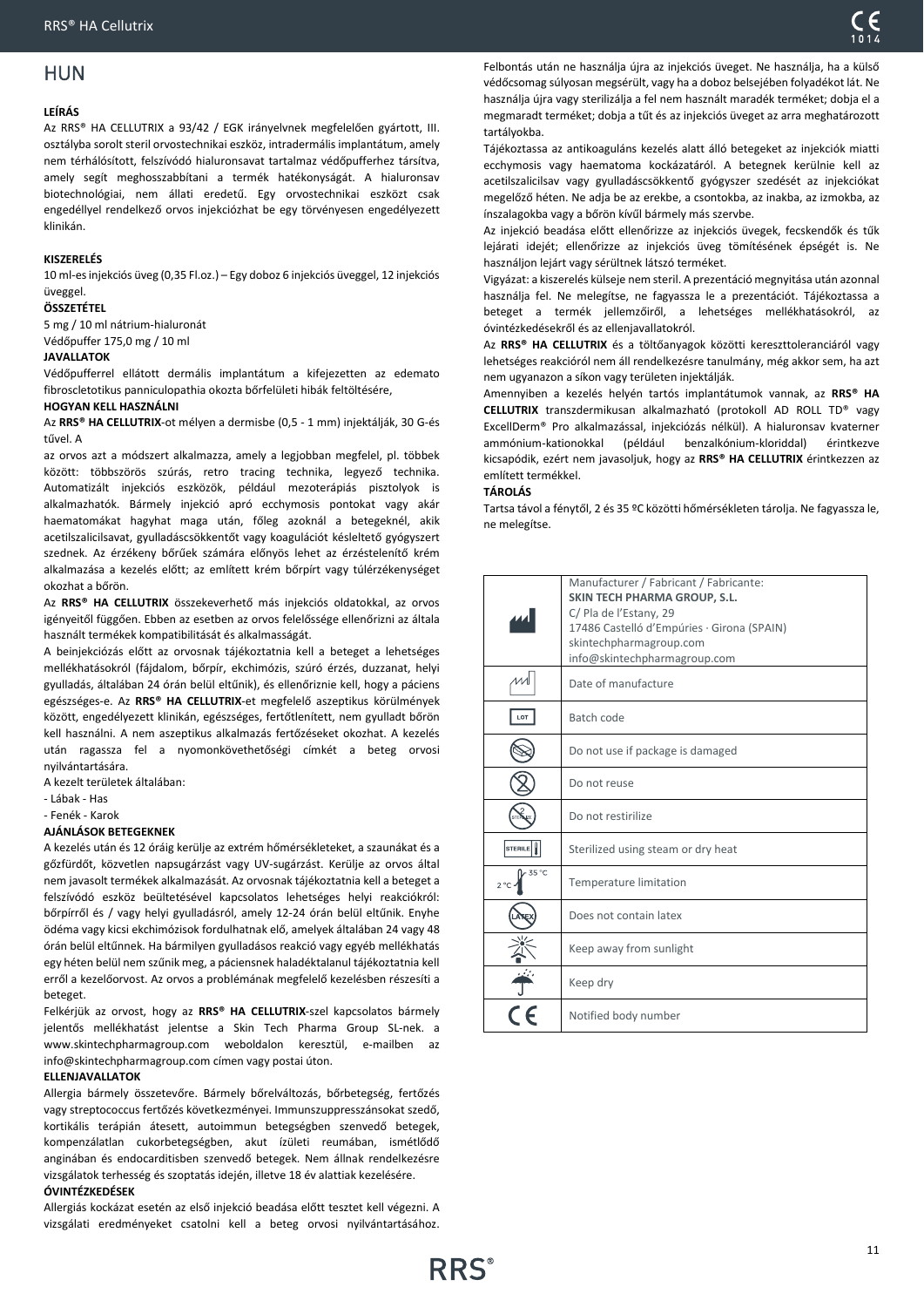# <span id="page-11-0"></span>POL

### **OPIS**

RRS® HA CELLUTRIX to jałowy wyrób medyczny klasy III wytwarzany zgodnie z dyrektywą 93/42/EWG, implant śródskórny zawierający nieusieciowany, wchłanialny kwas hialuronowy związany z buforem ochronnym, który pomaga przedłużyć działanie implantu skórnego. Kwas hialuronowy pochodzenia niezwierzęcego, wytwarzany metodą biotechnologiczną. Wyrób medyczny może być wstrzykiwany wyłącznie przez lekarza posiadającego stosowne uprawnienia, w placówce medycznej upoważnionej do tego na podstawie przepisów prawa.

### **ZAWARTOŚĆ OPAKOWANIA**

Fiolki o pojemności 10 ml (0,35 fl.oz.); opakowania zawierające po 6 fiolek, 12 fiolek.

### **SKŁAD**

Hialuronian sodu 5 mg / 10 ml

Bufor ochronny 175,0 mg / 10 ml

# **WSKAZANIA**

Implant skórny służący do wypełniania nierówności powierzchni skóry, związany z buforem ochronnym, przeznaczony specjalnie do stosowania w obrzękowo-włókniejącym zwyrodnieniu tkanki podskórnej (cellulicie).

### **SPOSÓB STOSOWANIA**

RRS® HA CELLUTRIX wstrzykuje się głęboko w skórę właściwą (0,5 – 1 mm) za pomocą igły 30G. Lekarz zastosuje metodę, która jest najodpowiedniejsza w danej sytuacji; może to być między innymi: technika wkłuć seryjnych, technika liniowa wsteczna, technika wachlarzowa polegająca na wprowadzeniu igły na zewnątrz leczonego obszaru. Można także zastosować techniki automatyczne, np. pistolety do mezoterapii. Każde wstrzyknięcie może pozostawić drobne punktowe wybroczyny lub nawet krwiaki, głównie u pacjentów przyjmujących kwas acetylosalicylowy, leki przeciwzapalne lub leki opóźniające krzepnięcie krwi. U osób z wrażliwą skórą korzystne może być zastosowanie kremu znieczulającego przed zabiegiem; taki krem może spowodować zaczerwienienie lub nadwrażliwość skóry.

RRS® HA CELLUTRIX można też zmieszać z innymi roztworami do wstrzykiwania, w zależności od potrzeb lekarza. W tym przypadku lekarz ma obowiązek sprawdzić zgodność i przydatność stosowanych przez siebie produktów.

Przed implantacją lekarz powinien poinformować pacjenta o możliwości wystąpienia działań niepożądanych (bólu, zaczerwienienia, wybroczyn, uczucia szczypania, obrzęku, miejscowego odczynu zapalnego, które zazwyczaj ustępują w ciągu 24 godzin) i sprawdzić jego stan zdrowia. RRS® HA CELLUTRIX musi być stosowany na zdrową, zdezynfekowaną skórę bez zmian zapalnych, w odpowiednich warunkach aseptycznych w placówce medycznej upoważnionej do tego na podstawie przepisów prawa. Stosowanie bez zachowania zasad aseptyki może spowodować zakażenie. Po zabiegu należy na dokumentacji medycznej pacjenta przykleić etykietę umożliwiającą identyfikowalność produktu.

Zabiegi zwykle wykonuje się w następujących miejscach:

- nogi - brzuch

# - pośladki - ramiona.

### **ZALECENIA DLA PACJENTÓW**

Po zabiegu i przez kolejnych 12 godzin: należy unikać skrajnych temperatur, korzystania z sauny i łaźni tureckiej (Hammam), bezpośredniej ekspozycji na słońce lub promieniowanie UV. Należy unikać nakładania na skórę produktów innych niż zalecone przez lekarza. Lekarz musi poinformować pacjenta o możliwych miejscowych reakcjach związanych z implantacją tego wchłanialnego wyrobu medycznego: zaczerwienieniu i (lub) miejscowym odczynie zapalnym, który ustępuje w ciągu 12–24 godzin. Może pojawić się lekki obrzęk lub drobne wybroczyny, które ustępują zazwyczaj w ciągu 24 lub 48 godzin. Gdyby jakikolwiek odczyn zapalny lub inne działania niepożądane nie ustąpiły w ciągu tygodnia, pacjent musi niezwłocznie powiadomić o tym lekarza. Lekarz zastosuje odpowiednie leczenie stosownie do występującego problemu.

Uprasza się lekarza o zgłaszanie wszelkich znaczących działań niepożądanych związanych ze stosowaniem produktu RRS® HA CELLUTRIX firmie Skin Tech Pharma Group SL. na stronie internetowej www.skintechpharmagroup.com, pocztą elektroniczną na adres e-mail info@skintechpharmagroup.com lub pocztą tradycyjną.

### **PRZECIWWSKAZANIA**

Uczulenie na którykolwiek ze składników. Pacjenci z jakimikolwiek zmianami skórnymi, chorobami skóry, zakażeniami lub następstwami zakażeń gronkowcowych. Pacjenci przyjmujący leki immunosupresyjne, stosujący

leczenie kortykosteroidami, z chorobami autoimmunologicznymi w wywiadzie, pacjenci z niewyrównaną cukrzycą, ostrymi chorobami reumatycznymi stawów, nawracającą dusznicą bolesną i zapaleniem wsierdzia. Brak jest dostępnych badań dotyczących stosowania produktu w czasie ciąży i karmienia piersią oraz u dzieci i młodzieży w wieku poniżej 18 lat.

### **ŚRODKI OSTROŻNOŚCI**

Gdy istnieje ryzyko uczulenia, przed wykonaniem pierwszego wstrzyknięcia należy przeprowadzić próbę. Wynik próby należy włączyć do dokumentacji medycznej pacjenta. Otwartych fiolek nie wolno używać ponownie. Nie używać, jeśli zewnętrzne opakowanie zabezpieczające zostało poważnie uszkodzone lub gdy wewnątrz pudełka widoczne są ślady płynu. Nie wolno używać ponownie ani powtórnie sterylizować niezużytych pozostałości produktu; pozostałości produktu należy wyrzucić; igłę i fiolkę należy wyrzucić do specjalnych pojemników.

Pacjentów stosujących leki przeciwzakrzepowe należy poinformować o ryzyku pojawienia się wybroczyn lub krwiaków w wyniku wykonania wstrzyknięć. Pacjent powinien unikać przyjmowania kwasu acetylosalicylowego lub leków przeciwzapalnych w tygodniu poprzedzającym wykonanie wstrzyknięć. Produktu nie należy wstrzykiwać do naczyń krwionośnych, kości, ścięgien, mięśni, więzadeł ani żadnych narządów z wyjątkiem skóry.

Przed wstrzyknięciem należy sprawdzić termin ważności na fiolkach, strzykawkach i igłach; należy również sprawdzić, czy zamknięcie fiolki nie zostało naruszone. Nie używać produktu, jeśli upłynął jego termin ważności lub wygląda na uszkodzony.

Ostrzeżenie: zewnętrzna powierzchnia opakowania bezpośredniego nie jest jałowa. Po otwarciu opakowania bezpośredniego należy produkt niezwłocznie zużyć. Nie należy ogrzewać ani zamrażać opakowania bezpośredniego. Należy poinformować pacjenta o cechach produktu i możliwych działaniach niepożądanych, środkach ostrożności oraz przeciwwskazaniach.

Nie jest dostępne żadne badanie dotyczące tolerancji krzyżowej ani możliwej reakcji między produktem RRS® HA CELLUTRIX a stałymi wypełniaczami, nawet jeśli nie jest wstrzykiwany w tej samej płaszczyźnie lub w tym samym obszarze zabiegowym.

Jeśli obecne są implanty stałe, produkt RRS® HA CELLUTRIX można podać przezskórnie (protokół z użyciem urządzeń AD ROLL TD® lub ExcellDerm® Pro, bez wstrzykiwania). Kwas hialuronowy wytrąca się w kontakcie z czwartorzędowymi kationami amoniowymi (takimi jak chlorek benzalkoniowy), dlatego kontakt produktu RRS® HA CELLUTRIX z tymi produktami jest niezalecany.

### **PRZECHOWYWANIE**

Przechowywać z dala od światła, w temperaturze od 2ºC do 35ºC. Nie zamrażać, nie ogrzewać.

|                        | Manufacturer / Fabricant / Fabricante:<br>SKIN TECH PHARMA GROUP, S.L.<br>C/ Pla de l'Estany, 29<br>17486 Castelló d'Empúries · Girona (SPAIN)<br>skintechpharmagroup.com<br>info@skintechpharmagroup.com |
|------------------------|-----------------------------------------------------------------------------------------------------------------------------------------------------------------------------------------------------------|
|                        | Date of manufacture                                                                                                                                                                                       |
|                        | Batch code                                                                                                                                                                                                |
|                        | Do not use if package is damaged                                                                                                                                                                          |
|                        | Do not reuse                                                                                                                                                                                              |
|                        | Do not restirilize                                                                                                                                                                                        |
| <b>STERILE</b>         | Sterilized using steam or dry heat                                                                                                                                                                        |
| 35 °C<br>$2^{\circ}$ C | Temperature limitation                                                                                                                                                                                    |
|                        | Does not contain latex                                                                                                                                                                                    |
|                        | Keep away from sunlight                                                                                                                                                                                   |
|                        | Keep dry                                                                                                                                                                                                  |
|                        | Notified body number                                                                                                                                                                                      |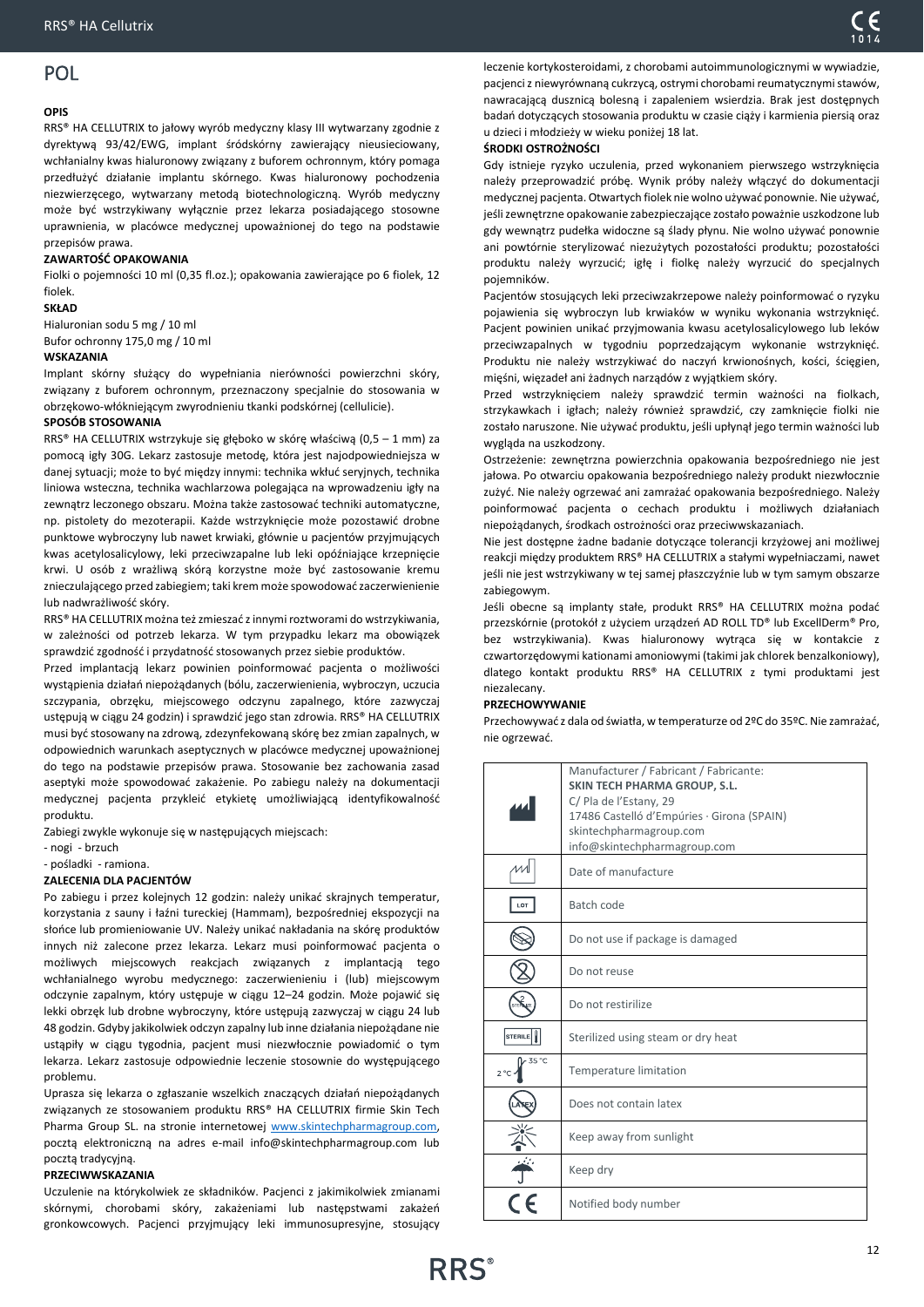# <span id="page-12-0"></span>RON

### **DESCRIERE**

RRS® HA CELLUTRIX este un dispozitiv medical steril, clasa III, realizat în conformitate cu Directiva 93/42 / CEE, un implant intradermic care conține un acid hialuronic nereticulat, resorbabil, asociat cu tampon protector care ajută la prelungirea efectului implantului dermic. Acidul hialuronic este de origine biotehnologică, non animală. Dispozitivul medical poate fi injectat doar de către medicul specialist într-o clinică autorizată legal.

# **PREZENTARE**

Flacoane care conțin 10 ml (0,35 Fl.oz.) - Cutii cu 6 flacoane, 12 flacoane.

| <b>COMPOZITIE</b>   |                  |
|---------------------|------------------|
| Hialuronat de sodiu | $5$ mg $/$ 10 ml |
| Tampon protector    | 175.0 mg / 10 ml |
|                     |                  |

### **INDICATII**

Implant dermic pentru umplerea imperfecţiunilor suprafeței dermice asociate cu un tampon protector, special formulat pentru paniculopatie edematoasa fibrosclerotica.

### **CUM SĂ UTILIZAȚI**

RRS® HA CELLUTRIX este injectat adânc în derm (0,5 -1 mm), cu un ac 30G. Medicul va folosi metoda care se potrivește cel mai bine, iar printre altele poate fi: puncții multiple, retro-orientate

injectări, tehnica de fanning spre exterior. De asemenea, pot fi utilizate tehnici automate de injectare precum pistoalele de mezoterapie. Orice injectare poate lăsa puncte mici de echimoză sau chiar hematoame, în principal la pacienții care iau acid acetilsalicilic, antiinflamator sau iau medicamente care întârzie coagularea. Pielea sensibilă poate beneficia de aplicarea unei creme anestezice înainte de tratament; crema respectivă poate provoca roșeață sau hipersensibilitatea pielii.

Înainte de implantare, medicul trebuie să informeze pacientul cu privire la posibilitățile de reacții adverse (durere, roșeață, echimoze, senzații de intepătură, umflare, inflamație locală, de obicei dispărând în 24 de ore) și să verifice dacă acesta este sănătos. RRS® HA CELLUTRIX trebuie utilizat în condiții aseptice adecvate într-o clinică autorizată pe o piele sănătoasă, dezinfectată, neinflamată. Utilizarea neaseptică poate induce infecții. După tratament, lipiți eticheta de trasabilitate pe fișa medicală a pacientului.

Zonele tratate de obicei sunt:

- Picioare

- Abdomen

- Fese

- Braţe

### **RECOMANDĂRI PENTRU PACIENȚI**

După tratament și timp de 12 ore: evitați temperaturi extreme, saunele și hamamul, expunere directă la soare sau la UV. Evitați să vă machiați sau să aplicați produse pentru piele, altele decât cele recomandate de medic. Medicul trebuie să informeze pacientul despre posibile reacții locale legate de injectarea acestui dispozitiv resorbabil: roșeață și / sau inflamație locală care dispare în 12-24 de ore. Pot apărea edeme ușoare sau echimoze mici, care dispar de obicei în 24 sau 48 de ore. În cazul în care orice reacție inflamatorie sau orice alt efect secundar nu a dispărut într-o săptămână, pacientul trebuie să se prezinte imediat la medic. Medicul va trata pacientul printr-un tratament adecvat adaptat problemei.

Medicul este obligat să raporteze orice efect secundar notabil legat de grupul de dispozitive medicale RRS® HA CELLUTRIX către Skin Tech Pharma Group, S.L. prin intermediul site-ului www.skintechphannagroup. com, prin e-mail la info@skintechpharmagroup.com sau prin poștă.

### **CONTRAINDICAȚII**

Alergie la oricare dintre ingrediente. Pacienții care prezintă orice modificare a pielii, boli de piele, infecții sau sechele ȋn urma infecției streptococice. Pacienții care iau imunosupresoare, care urmează terapie corticală, cu antecedente de boală autoimună, pacienți cu diabet necompensat, artrită reumatoidă acută, angină pectorală și endocardită.

Nu sunt disponibile studii pentru utilizare în timpul sarcinii și alăptarea sau în cazul tratamentului la copii sau minori sub 18 ani.

### **PRECAUȚII**

În caz de risc alergic, trebuie făcut un test înainte de prima injectare. Rezultatele testului trebuie să fie atașate la fișa medicală a pacientului. Nu reutilizați flaconul odată deschis. Nu folosiți dacă ambalajul de protecție extern a fost deteriorat grav sau dacă vedeți ceva lichid în interiorul cutiei. Nu reutilizați sau nu sterilizați produsul rămas neutilizat; aruncați produsul rămas; aruncaţi acul și flaconul în recipiente speciale.

Informați pacienții supuși tratamentului cu anticoagulante cu privire la riscul de echimoze sau hematoame datorate injectărilor. Pacientul trebuie să evite antiinflamatoarele și acidul acetilsalicilic în săptămâna premergătoare injectării. Nu injectați în vasele de sânge, oase, tendoane, mușchi, ligamente sau oricare organ diferit de piele. Înainte de a injecta, verificați ex: termen de expirare flacoane, seringi și ace; verificați, de asemenea, integritatea sigiliului flaconului. Nu folosiți un produs expirat sau partial deteriorat. Atenție: exteriorul ambalajului nu este steril. Odată ce flaconul a fost deschis, folosiți imediat. Feriţi cutia de surse de căldură/ ingheţ.

Nu există niciun studiu disponibil cu privire la toleranța încrucișată sau posibila reacție între RRS® HA CELLUTRIX și produsele de umplere definitivă, chiar dacă nu este injectat în același plan sau zonă.

Dacă există implanturi definitive, RRS® HA CELLUTRIX poate fi utilizat transdermic (protocol cu AD ROLL TD® sau ExcellDerm® Pro, fără injectare). Acidul hialuronic precipită atunci când intră în contact cu cationii cuaternari de amoniu (cum ar fi clorura de benzalconiu), de aceea nu recomandăm intrarea în contact a produsului RRS® HA CELLUTRIX.

### **DEPOZITARE**

A se păstra departe de lumină, la o temperatură cuprinsă între 2 și 35 ° C. Feriţi cutia de surse de căldură/ ingheţ.

|                        | Manufacturer / Fabricant / Fabricante:                               |
|------------------------|----------------------------------------------------------------------|
|                        | <b>SKIN TECH PHARMA GROUP, S.L.</b>                                  |
|                        | C/ Pla de l'Estany, 29<br>17486 Castelló d'Empúries · Girona (SPAIN) |
|                        | skintechpharmagroup.com                                              |
|                        | info@skintechpharmagroup.com                                         |
|                        | Date of manufacture                                                  |
| LOT                    | Batch code                                                           |
|                        | Do not use if package is damaged                                     |
|                        | Do not reuse                                                         |
|                        | Do not restirilize                                                   |
| STERILE                | Sterilized using steam or dry heat                                   |
| 35 °C<br>$2^{\circ}$ C | Temperature limitation                                               |
|                        | Does not contain latex                                               |
|                        | Keep away from sunlight                                              |
|                        | Keep dry                                                             |
|                        | Notified body number                                                 |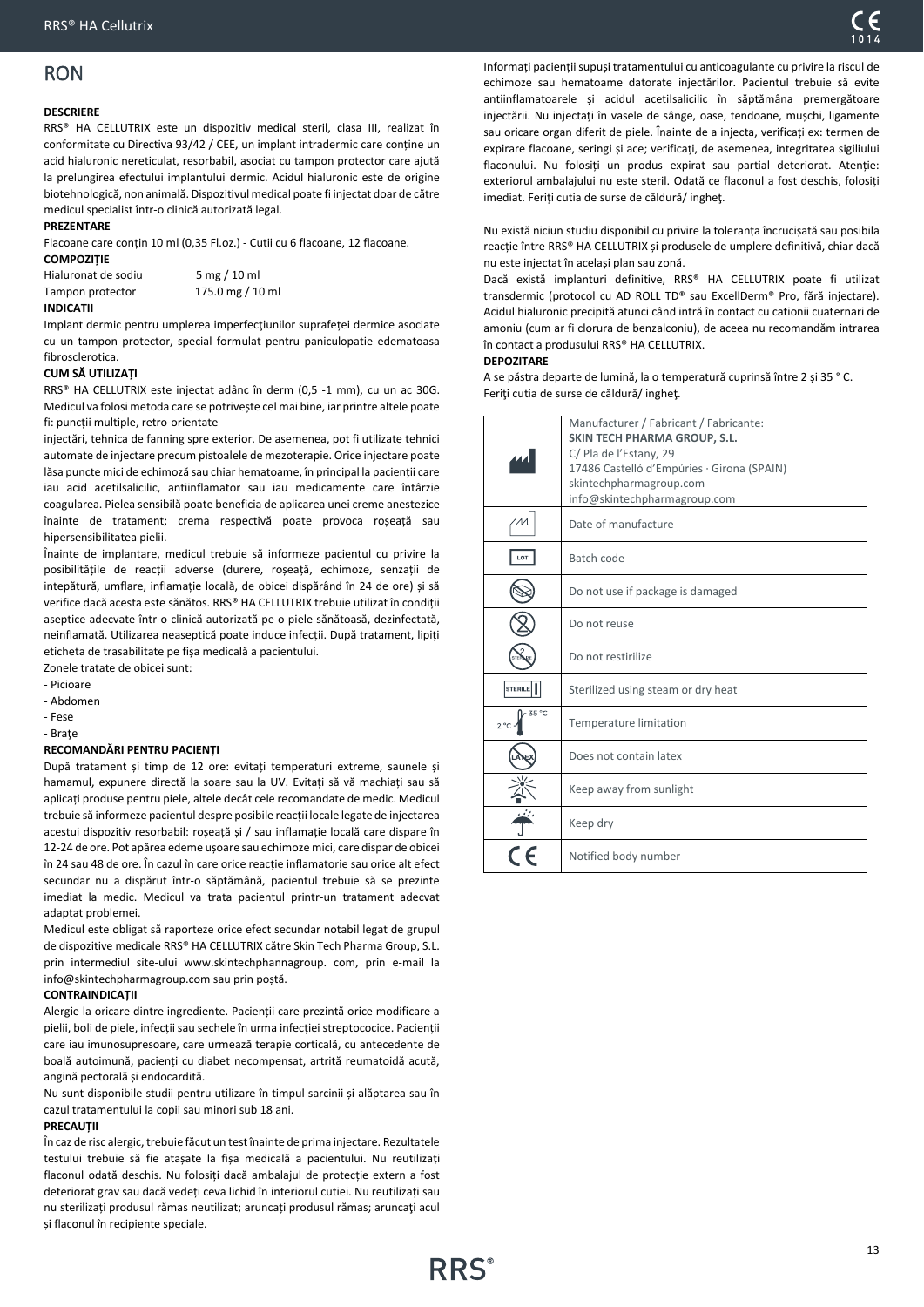### <span id="page-13-0"></span>**POPIS**

RRS® HA CELLUTRIX je sterilná zdravotnícka pomôcka, triedy III, vyrobená v súlade s nariadením 93/42/EEC. Ide o intradermálny implantát, ktorý obsahuje nezosieťovanú vstrebávajúcu kyselinu hyalurónovú obohatenú o biorevitalizačný roztok, špeciálne navrhnutý na celulitídu. Kyselina hyalurónová je biotechnologického, neživočíšneho pôvodu. Zdravotnícka pomôcka sa môže používať len na autorizovanej klinike a úkon môže vykonať len autorizovaný lekár.

### **BALENIE**

Fľaštičky obsahujú 10 ml (0,35 Fl.oz.): balenie 6 a 12 fľaštičiek.

# **OBSAH**

hyaluronát sodný 0,5 mg/10 ml Biorevitalizačný roztok 175,0 mg/10 ml

### **INDIKÁCIE**

Dermálny implantát na vyplnenie nepravidelností povrchu kože spojený s ochranným tlmivým roztokom, špeciálne vyvinutý pre edemato fibroscletotic panniculopathy.

### **AKO SA POUŽÍVA**

RRS® HA CELLUTRIX sa aplikuje injekčne hlboko do kožnej vrstvy (0,5 – 1 mm) ihlou 30 G. Každý lekár však môže použiť techniku, aká mu najviac vyhovuje, môže sem patriť: viacnásobné vpichnutie, alebo vejárové vpichnutie smerom von. Taktiež sa môžu použiť aj automatické mezoterapeutické pištole. Niektoré injekcie môžu spôsobiť ekchymózu alebo hematómy, hlavne pri pacientoch užívajúcich kyselinu acetlysalicylovú a protizápalové lieky ovplyvňujúcu koaguláciu. Na citlivé pokožky sa môže pred ošetrením naniesť anestetický krém, ktorý však môže spôsobiť sčervenanie alebo precitlivenosť kože.

RRS® HA CELLUTRIX sa môže zmiešať s inými injekčnými roztokmi na základe potrieb lekára. V takom prípade si lekár musí overiť kompatibilitu a skutočnosť, či je ich miešanie vhodné. Pred implantáciou by mal lekár informovať pacienta o vedľajších účinkoch (bolesť, sčervenanie, ekchymóza, pocit pichania a opuchnutie, lokálny zápal, ktorý väčšinou vymizne do 24 hodín) a skontrolovať, že je pacient zdravý. RRS® HA CELLUTRIX musí byť použitý za aseptických podmienok, na autorizovanej klinike, na zdravú, dezinfikovanú pokožku bez zápalov. Použitie za neaseptických podmienok môže viesť k infekcii. Po ošetrení nalepte štítok sledovateľnosti implantátu do zdravotnej karty pacienta.

Časti tela, ktorá sa zvyčajne ošetrujú: nohy - brucho

zadok - ruky

### **ODPORÚČANIE PRE PACIENTOV**

Po ošetrení a počas nasledujúcich 12 hodín: vyhnúť sa extrémnym teplotám, saunám a procedúram hammamu, priamemu slnečnému alebo UV žiareniu. Nenanášať na kožu iné prípravky ako tie odporúčané lekárom. Lekár musí informovať pacienta o možných lokálnych reakciách po implantovaní vstrebávajúceho sa nástroja: sčervenanie a/alebo lokálny zápal, ktorý vymizne do 12-24 hodín. Môžu sa vyskytnúť menšie edémy alebo ekchymóza, ktoré zvyčajne vymiznú do 24 až 48 hodín. Pokiaľ akýkoľvek vedľajší účinok alebo zápalová reakcia nevymiznú do obdobia jedného týždňa, pacient musí okamžite informovať o tejto skutočnosti svojho ošetrovateľa. Lekár podá pacientovi adekvátnu liečbu daného problému.

Od lekárov sa žiada, aby akýkoľvek vedľajší účinok po podaní RRS® HA CELLUTRIX nahlásili

Skin Tech Pharma Group SL. na webovej stránke www.skintechpharmagroup. com, e-mailom na info@skintechpharmagroup.com alebo poštou.

### **KONTRAINDIKÁCIE**

Alergie na niektorú zložku. Kontraindikácie sa môžu vyskytnúť pri pacientoch so zmenami povrchu pokožky, ochorením kože, infekciou alebo streptokokovou infekciou. Pacienti užívajúci imunosupresíva a kortikosteroidy, s históriou autoimunitného ochorenia, pacienti s cukrovkou, s akútnym kĺbovým reumatizmom, opakujúcou sa angínou a endokarditídou. Pre používanie v období tehotenstva alebo dojčenia, ako aj v prípade pri ošetrení detí, alebo osôb mladších ako 18 rokov, nie sú k dispozícii žiadne štúdie.

### **PREVENCIA**

V prípade rizika alergie sa má pred prvou injekciou vykonať test. Jeho výsledky sa musia založiť do zdravotnej karty pacienta. Pokiaľ sa fľaštička raz otvorí, nepoužívajte ju na viackrát. Produkt nepoužívajte, ak bolo vonkajšie ochranné balenie vážne porušené, alebo ak vidíte vo vnútri balenia tekutinu. Nepoužitý zvyšný produkt sa nesmie znova použiť ani sterilizovať, zvyšné časti vyhoďte, ihlu a fľaštičku zahoďte do špeciálneho kontajnera.

Pacientov, ktorí sa liečia na poruchu zrážanlivosti krvi, informujte o riziku ekchymózy alebo vzniku hematómu po injekčnej aplikácii. Týždeň pred injekčným ošetrením by mali pacienti vysadiť protizápalové lieky, ako aj požitie kyseliny acetylsalicylovej. Nevpichujte do krvných ciev, kostí, šliach, väzív alebo iných orgánov ako je koža.

Pred použitím skontroluje dátum spotreby fľaštičiek, injekčných striekačiek a ihiel: skontrolujte neporušenosť uzáveru fľaštičiek. Nepoužívajte produkt, ktorý je po záručnej dobe, alebo je inak poškodený.

Upozornenie: vonkajšie balenie nie je sterilné. Pokiaľ balenie otvoríte, okamžite produkt použite. Balenie neohrievajte a nezamrazujte. Informujte pacienta o zložení produktu a možných vedľajších účinkoch, prevencii a kontraindikácii.

O vzájomnej tolerancii, alebo možnej reakcii pri podaní RRS® HA CELLUTRIX a konečného výplňového produktu nie sú k dispozícii žiadne štúdie, ani pokiaľ ide o vpichnutie v rovnakej ploche či oblasti. Ak sú prítomné permanentné implantáty, RRS® HA CELLUTRIX sa môže použiť transdermálne (protokol s AD ROLL TD® alebo ExcellDerm® Pro, bez vpichnutia). Kyselina hyalurónová sa zráža pokiaľ príde do kontaktu s kvartérnym amóniovým katiónom (ako benzalkonium chlorid), preto neodporúčame aby RRS® HA CELLUTRIX prišiel do kontaktu s takýmto produktom.

### **UCHOVÁVANIE**

Uchovávajte mimo svetla, pri teplote medzi 2 a 35 °C. Nezamrazujte, neohrievajte.

|                       | Manufacturer / Fabricant / Fabricante:<br>SKIN TECH PHARMA GROUP, S.L.<br>C/ Pla de l'Estany, 29<br>17486 Castelló d'Empúries · Girona (SPAIN)<br>skintechpharmagroup.com<br>info@skintechpharmagroup.com |
|-----------------------|-----------------------------------------------------------------------------------------------------------------------------------------------------------------------------------------------------------|
|                       | Date of manufacture                                                                                                                                                                                       |
| LOT                   | Batch code                                                                                                                                                                                                |
|                       | Do not use if package is damaged                                                                                                                                                                          |
|                       | Do not reuse                                                                                                                                                                                              |
|                       | Do not restirilize                                                                                                                                                                                        |
| <b>STERILE</b>        | Sterilized using steam or dry heat                                                                                                                                                                        |
| 35 °C<br>$2^{\circ}C$ | <b>Temperature limitation</b>                                                                                                                                                                             |
|                       | Does not contain latex                                                                                                                                                                                    |
|                       | Keep away from sunlight                                                                                                                                                                                   |
|                       | Keep dry                                                                                                                                                                                                  |
|                       | Notified body number                                                                                                                                                                                      |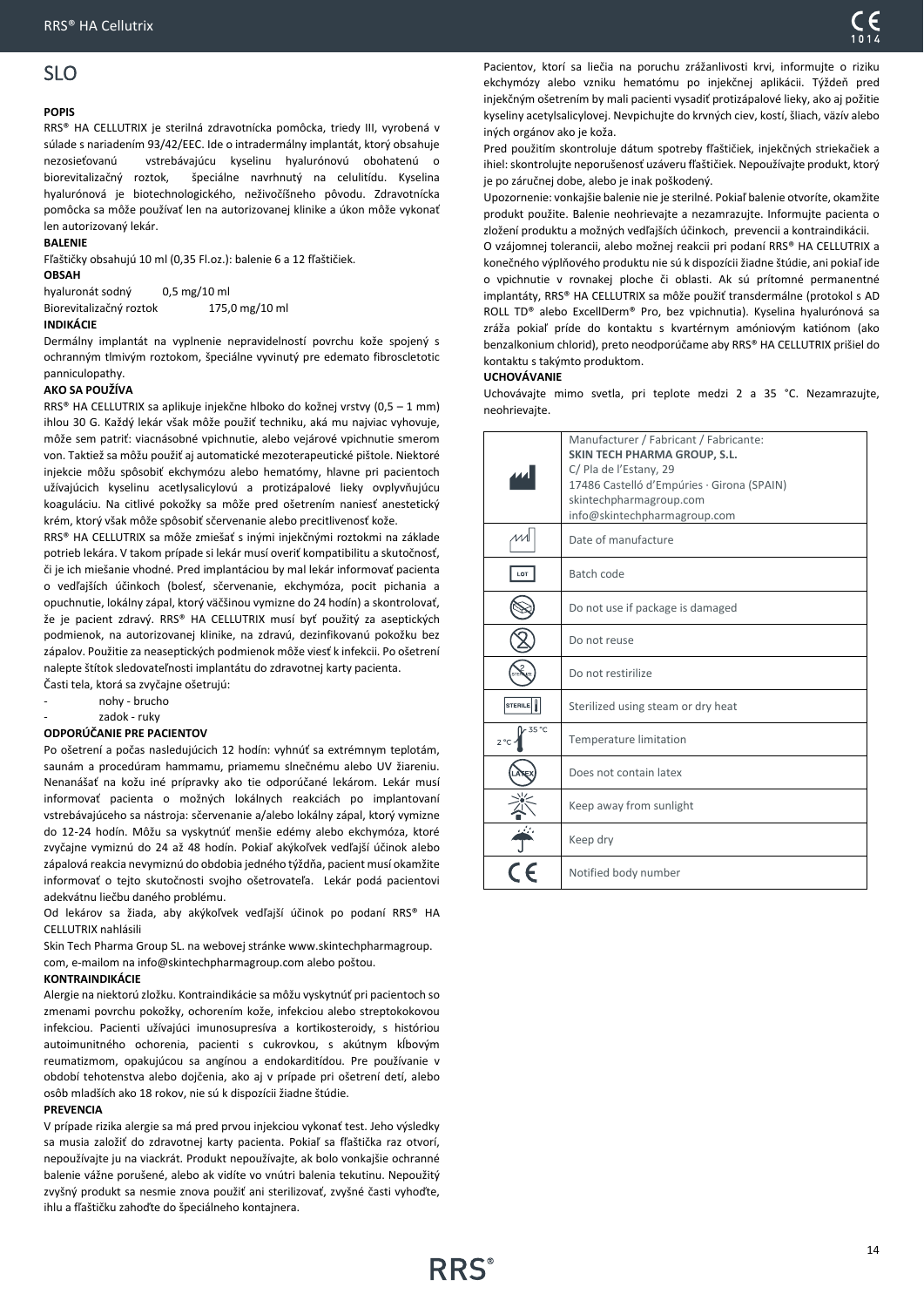# <span id="page-14-0"></span>SLV

### **OPIS**

RRS® HA CELLUTRIX je sterilen medicinski pripomoček razreda III, izdelan v skladu z Direktivo 93/42/EEC, intradermalni vsadek, ki vsebuje nesešojeno, resorbabilno hialuronsko kislino, povezano z zaščitnim pufrom, ki pomaga podaljšati učinek dermalnega vsadka. Hialuronska kislina je biotehnološkega izvora, ki ni živalskega izvora. Medicinski pripomoček lahko injicira le zakonsko pooblaščeni zdravnik v zakonsko pooblaščeni kliniki.

### **PREDSTAVITEV**

Viale z 10 ml (0,35 fl.oz.) - škatle po 6 vial, 12 vial. **SESTAVA**

Natrijev hialuronat 5 mg / 10 ml Zaščitni pufr 175,0 mg / 10 ml

### **INDIKACIJE**

Dermalni vsadek za zapolnitev nepravilnosti kožne površine, povezanih z zaščitnim pufrom, posebej oblikovan za edemato fibrosklepno panikulopatijo. **KAKO UPORABLJATI**

RRS® HA CELLUTRIX se vbrizga globoko v dermis (0,5-1 mm) z iglo 30 G. Zdravnik bo uporabil metodo, ki mu najbolj ustreza, in med drugim je lahko z: večkratnimi vbodi, retro sledilnimi injekcijami, viharjenjem navzven. Uporabijo se lahko tudi avtomatizirane tehnike vbrizgavanja, kot so pištole za mezoterapijo. Vsaka injekcija lahko pusti majhne ekhimoze ali celo hematome, predvsem pri bolnikih, ki jemljejo acetilsalicilno kislino, protivnetna zdravila ali jemljejo zdravila, ki zavirajo koagulacijo. Občutljivi koži lahko koristi nanos anestetične kreme pred zdravljenjem; omenjena krema lahko povzroči rdečico ali preobčutljivost kože.

Zdravilo **RRS® HA CELLUTRIX** se lahko glede na potrebe zdravnika meša z drugimi injekcijskimi raztopinami. V tem primeru je zdravnik odgovoren, da preveri združljivost in ustreznost izdelkov, ki jih uporablja.

Pred implantacijo mora zdravnik bolnika seznaniti z možnostmi neželenih učinkov (bolečina, rdečina, ekhimoze, zbadanje, oteklina, lokalno vnetje, ki običajno izgine v 24 urah) in preveriti, ali je zdrav. **RRS® HA CELLUTRIX** je treba uporabljati pod ustreznimi aseptičnimi pogoji v pooblaščeni kliniki na zdravi, razkuženi in nevnetni koži. Ne aseptična uporaba lahko povzroči okužbe. Po končanem zdravljenju nalepite nalepko za sledljivost na bolnikovo zdravstveno kartoteko.

Običajno se zdravijo naslednja področja:

- noge - trebuh

- zadnjica - roke

### **PRIPOROČILA ZA BOLNIKE**

Po tretmaju in 12 ur po njem se izogibajte ekstremnim temperaturam, savni in hamamu, neposredni izpostavljenosti soncu ali UV-žarkom. Na kožo ne nanašajte izdelkov, razen tistih, ki jih je svetoval zdravnik. Zdravnik mora bolnika obvestiti o možnih lokalnih reakcijah, povezanih z implantacijo tega resorbilnega pripomočka: rdečina in/ali lokalno vnetje, ki izgine v 12-24 urah. Pojavi se lahko rahel edem ali majhne ekhimoze, ki običajno izginejo v 24 ali 48 urah. Če vnetna reakcija ali kateri koli drug neželeni učinek ne izgine v enem tednu, mora bolnik o tem takoj obvestiti zdravnika. Zdravnik bo bolnika obravnaval z ustreznim zdravljenjem, prilagojenim težavi.

Zdravnik naj o vsakem opaznem neželenem učinku, povezanem z zdravilom **RRS® HA CELLUTRIX,** obvesti družbo Skin Tech Pharma Group SL. prek spletne strani www.skintechpharmagroup.com, po elektronski pošti na naslov info@skintechpharmagroup.com ali po pošti.

### **KONTRAINDIKACIJE**

Alergija na katero koli sestavino. Bolniki s kakršno koli kožno spremembo, kožno boleznijo, okužbami ali posledicami streptokoknih okužb. Bolniki, ki jemljejo imunosupresive, se zdravijo s kortikalno terapijo, imajo v anamnezi avtoimunsko bolezen, bolniki z nekompenzirano sladkorno boleznijo, akutno sklepno revmatiko, ponavljajočo se angino pektoris in endokarditisom. Za uporabo med nosečnostjo in dojenjem ali v primeru zdravljenja otrok ali mladoletnikov, mlajših od 18 let, študije niso na voljo.

### **PRIPOROČILA**

V primeru tveganja za alergijo je treba pred prvo injekcijo opraviti test. Rezultate testa je treba priložiti bolnikovi zdravstveni dokumentaciji. Odprte viale ne uporabljajte ponovno. Ne uporabljajte, če je zunanja zaščitna embalaža resno poškodovana ali če v škatli opazite nekaj tekočine. Ne uporabljajte ponovno ali ponovno sterilizirajte neuporabljenega ostanka izdelka; ostanek izdelka zavrzite; iglo in vialo odvrzite v posebne posode.

Bolnike, ki se zdravijo z antikoagulanti, obvestite o nevarnosti ekhimoze ali hematoma zaradi injekcij. Bolnik se mora v tednu pred injekcijami izogibati

jemanju acetilsalicilne kisline ali protivnetnega zdravila. Ne injicirajte v krvne žile, kosti, kite, mišice, vezi ali katerikoli organ, ki ni koža.

Pred injiciranjem preverite rok uporabnosti stekleničk, brizg in igel; preverite tudi celovitost tesnila stekleničke. Ne uporabljajte izdelka, ki mu je potekel rok uporabe ali je poškodovan.

Pozor: zunanja stran predstavitve ni sterilna. Ko je predstavitev odprta, jo takoj uporabite. Predstavitve ne segrevajte in ne zamrzujte. Bolnika seznanite z značilnostmi izdelka in možnimi stranskimi učinki, previdnostnimi ukrepi in kontraindikacijami.

Na voljo ni študije o navzkrižni toleranci ali možni reakciji med zdravilom **RRS® HA CELLUTRIX** in dokončnimi polnili, tudi če se ne vbrizgajo v isto ravnino ali območje.

Če obstajajo dokončni polnilni izdelki, se lahko RRS® HA CELLUTRIX uporablja transdermalno (protokol z AD ROLL TD® ali ExcellDerm® Pro, brez injiciranja). Hialuronska kislina se ob stiku s kvartarnimi amonijevimi kationi (kot je benzalkonijev klorid) obori, zato ne priporočamo stika zdravila RRS® HA CELLUTRIX z omenjenim izdelkom.

### **SKLADIŠČE**

Hranite stran od svetlobe, hranite pri temperaturi med 2 in 35 ºC. Ne zamrzujte in ne segrevajte.

|                       | Manufacturer / Fabricant / Fabricante:     |
|-----------------------|--------------------------------------------|
|                       | <b>SKIN TECH PHARMA GROUP, S.L.</b>        |
|                       | C/ Pla de l'Estany, 29                     |
|                       | 17486 Castelló d'Empúries · Girona (SPAIN) |
|                       | skintechpharmagroup.com                    |
|                       | info@skintechpharmagroup.com               |
|                       | Date of manufacture                        |
| LOT                   | Batch code                                 |
|                       | Do not use if package is damaged           |
|                       | Do not reuse                               |
|                       | Do not restirilize                         |
| <b>STERILE</b>        | Sterilized using steam or dry heat         |
| 35 °C<br>$2^{\circ}C$ | Temperature limitation                     |
|                       | Does not contain latex                     |
|                       | Keep away from sunlight                    |
|                       | Keep dry                                   |
|                       | Notified body number                       |